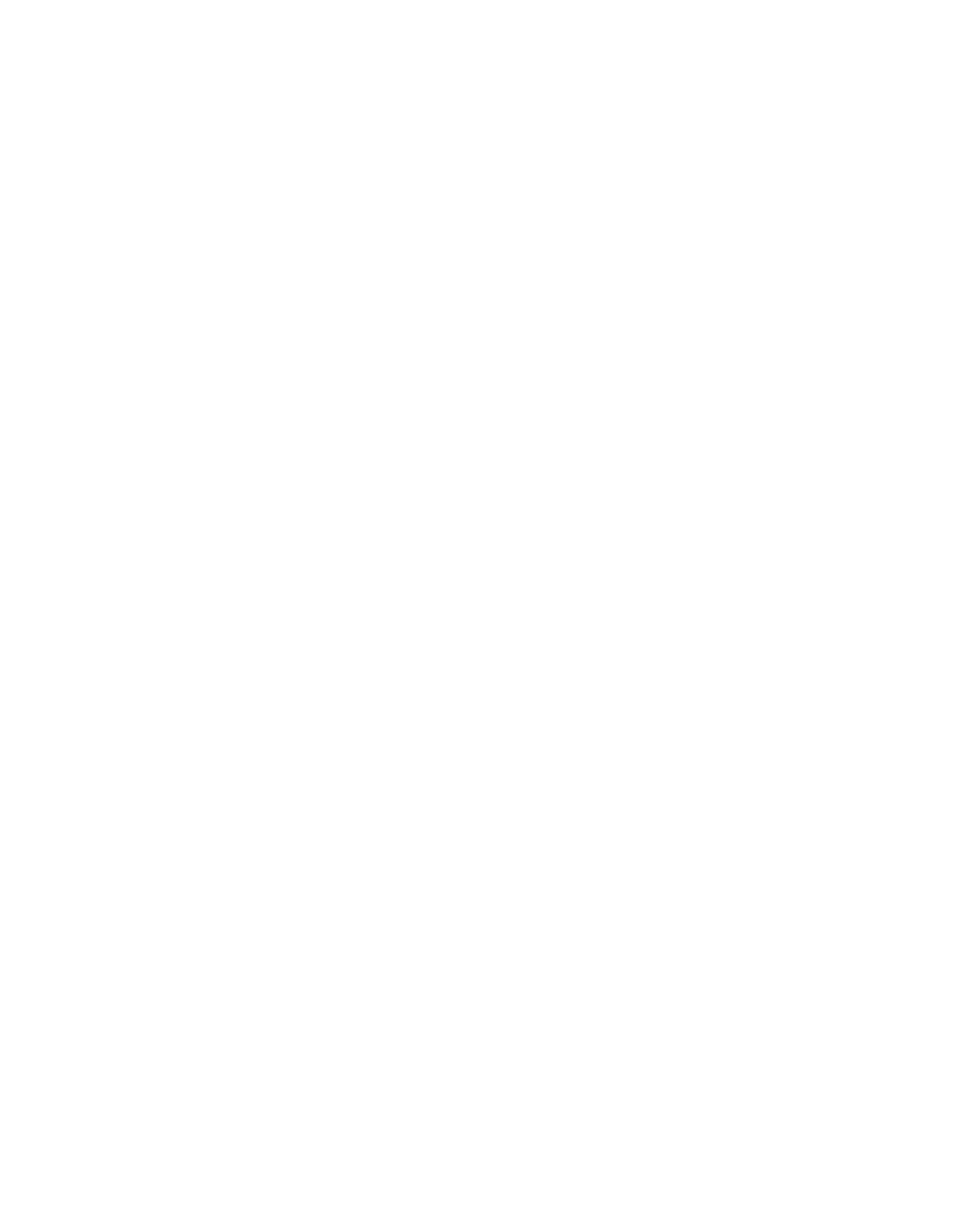# **Contents**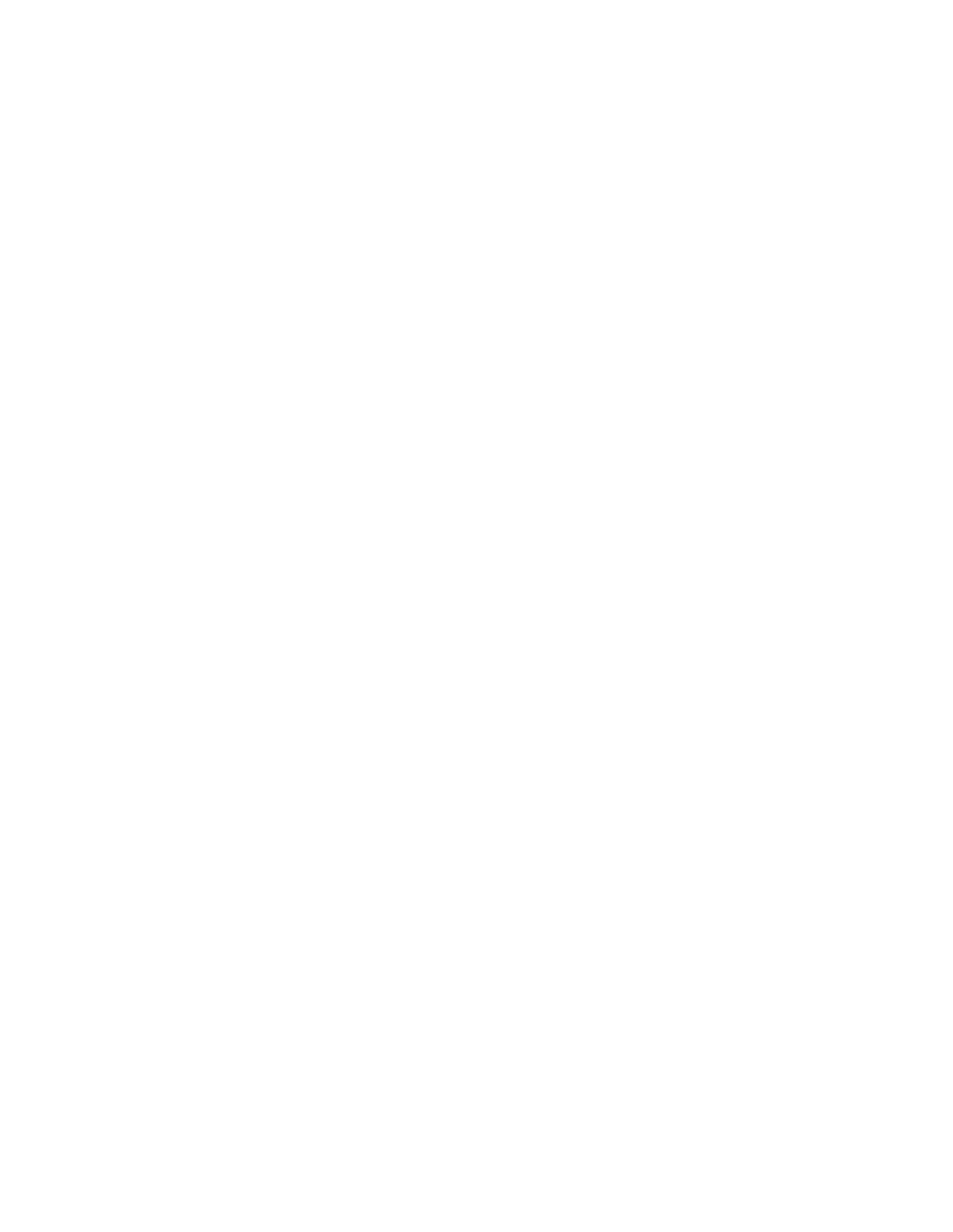#### **2007 Georgia Plant Disease Loss Estimates**

It is estimated that 2007 plant disease losses, including control costs, amounted to approximately **\$539.74** million. The value of the crops used in this estimate was approximately **\$4815.02** million, resulting in an **11.03** percent total disease loss across all crops included in this summary.

The estimated values for most crops used to compute these disease losses are summarized in: Georgia Agricultural Statistics Service, Georgia Farm Report 8, No. 1 and the 2007 Georgia Farm Gate Value Report (AR-08-01). Some estimates for fruits, grapes, ornamentals, and turf rely on specialists' knowledge of the industry and industry sources for information.

#### **The information in this publication was compiled by Alfredo Martinez, extension plant pathologist. The following members of the University of Georgia department of plant pathology made direct contributions to this publication:**

| <b>Phil Brannen</b>    | Athens, GA  | 706-542-1250 | pbrannen@uga.edu                       |
|------------------------|-------------|--------------|----------------------------------------|
| Jason Brock            | Tifton, GA  | 229-386-7495 | jbrock@uga.edu                         |
| Robert Kemerait        | Tifton, GA  | 229-386-7495 | kemerait@uga.edu                       |
| David Langston         | Tifton, GA  | 229-386-7495 | $dl$ angsto@uga.edu                    |
| Alfredo Martinez       | Griffin, GA | 770-228-7375 | $martinez(\partial, griffin. uga.edu)$ |
| <b>Holly Thornton</b>  | Athens, GA  | 706-542-8987 | hthornto@uga.edu                       |
| Jean Williams-Woodward | Athens, GA  | 706-542-9140 | $i$ woodwar@uga.edu                    |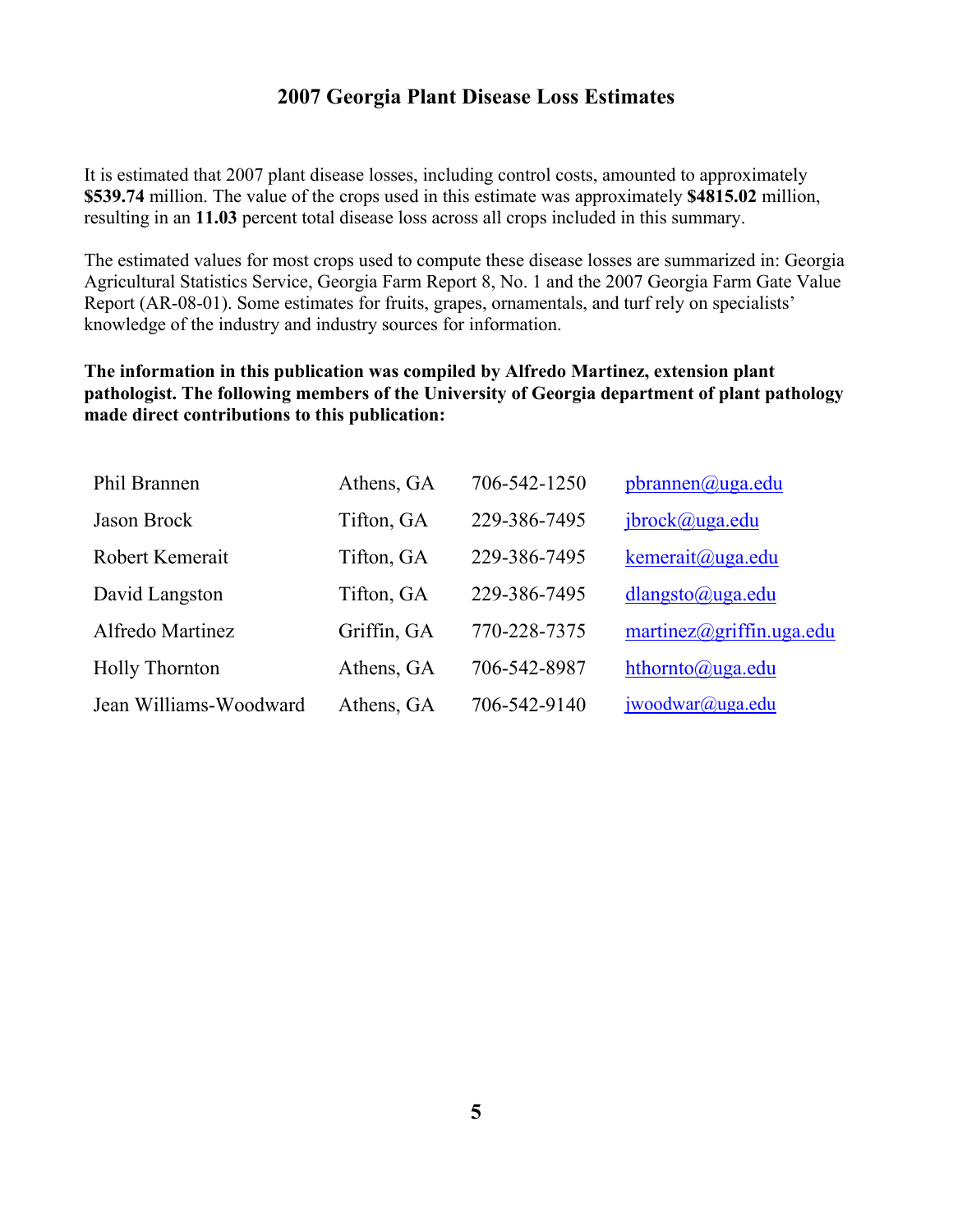# **2007 Plant Disease Clinics Annual Summary**

Extension Plant Pathology maintains two plant disease clinics as educational resources for county extension agricultural faculty to use to aid their clients in diagnosing and correcting disease-related plant problems. The Athens Plant Disease Clinic, which includes the Homeowner IPM plant disease clinic, is operated by Holly Thornton. The following plant disease samples are processed in Athens: commercial fruit, ornamentals, and turf; Christmas trees and forestry; all homeowner samples; legume forages and small grains; urban ornamental landscapes; and mushrooms and wood rots. There is a \$10 processing fee for all physical homeowner samples submitted to the diagnostic clinic in Athens.

In Tifton, the Plant Disease Clinic is run by Jason Brock in the Horticulture Building on the main Tifton Campus — Room 116, 4604 Research Way. Diagnoses of and control recommendations for commercial samples of field crops, grain forages, pecans, and vegetables are handled at this location.

Compared to last year, sample numbers are up (the 2006 total was 1,288). A three-fold increase was seen in homeowner sample submission compared to 2006, while commercial sample numbers decreased marginally. Last year was a very dry year and many of the problems seen were not disease-related but rather were environmental- or cultural-type plant problems.

Diagnoses and educational recommendations are returned to the county faculty. The clinics maintain a computerized database of samples and their diagnoses through the DDDI system, as well as a reference library for use by extension agents, specialists, researchers, and students. Monthly homeowner reports are also available via our departmental clinic homepage (http://www.plant.uga.edu/Extension/Clinics/PDC.htm).

| Crop                     | <b>Commercial</b><br><b>Samples</b> | <b>Homeowner IPM</b><br><b>Samples</b> | <b>Total</b> |
|--------------------------|-------------------------------------|----------------------------------------|--------------|
| <b>Field Crops</b>       | 205                                 | 3                                      | 208          |
| Vegetables               | 278                                 | 44                                     | 322          |
| Fruits & Nuts            | 85                                  | 25                                     | 110          |
| Herbaceous Ornamentals   | 62                                  | 33                                     | 95           |
| <b>Woody Ornamentals</b> | 115                                 | 77                                     | 192          |
| Trees                    | 82                                  | 72                                     | 154          |
| Turf                     | 254                                 | 160                                    | 414          |
| Miscellaneous            | 18                                  | 17                                     | 35           |
| <b>Total</b>             | 1,099                               | 431                                    | 1,530        |

#### **Clinic Summaries: 2007 Plant Sample Submission**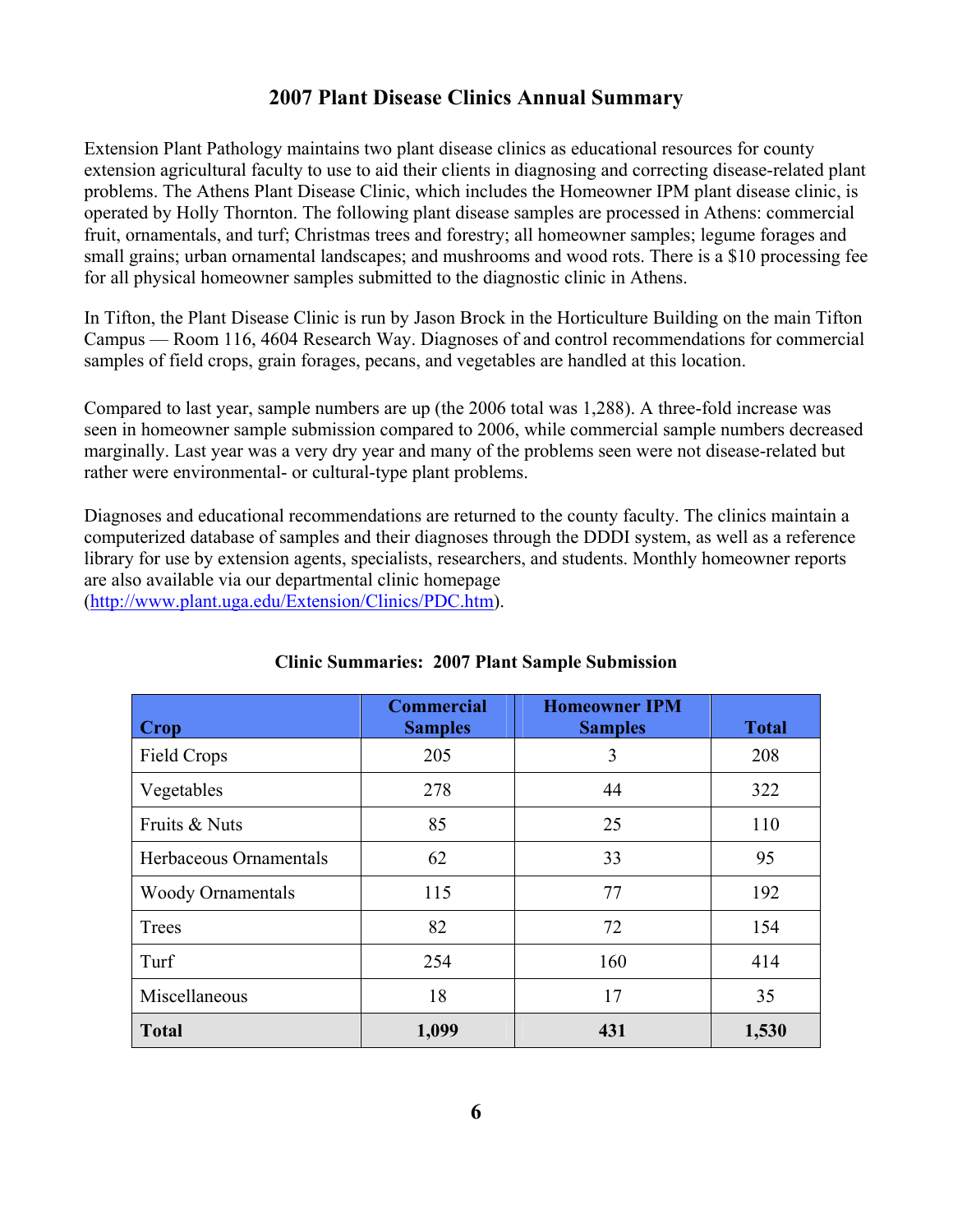#### **APPLE**

Apple production was influenced by the "Easter freeze," but it was not reduced as dramatically as other fruit commodities. Due to extreme drought conditions, fire blight and summer rot diseases had a minimal impact. Overall disease pressure was very low in apples.

There is still a strong need for more efficacious fungicides for control of bitter rot and other summer rot diseases. In addition, though not yet observed, we are concerned that streptomycin antibiotic resistance may yet become an issue; currently, streptomycin is the only effective antibiotic for fire blight. If we lose this antibiotic due to resistance, apple production will be much more difficult. Cost of control includes pesticide usage for fire blight, pruning costs, and summer rot control measures.

| <b>Disease</b>        | % Reduction<br>in Crop Value | <b>Damage</b><br>(\$ Thousands) | <b>Cost of Control</b><br>(\$ Thousands) | <b>Total</b><br>(\$ Thousands) |
|-----------------------|------------------------------|---------------------------------|------------------------------------------|--------------------------------|
| Fire Blight           | 1.0                          | 10.7                            | 70.0                                     | 80.7                           |
| <b>Bitter Rot</b>     | 5.0                          | 53.6                            | 100.0                                    | 153.6                          |
| <b>Bot Rot</b>        | 0.1                          | 1.1                             | 52.0                                     | 53.1                           |
| <b>Black Rot</b>      | 0.1                          | 1.1                             | 33.0                                     | 34.1                           |
| Alternaria Leaf Spot  | 0.1                          | 1.1                             | 0.0                                      | 1.1                            |
| Powdery Mildew        | 0.1                          | 1.1                             | 11.5                                     | 12.6                           |
| Sooty Blotch          | 0.1                          | 1.1                             | $0.0*$                                   | 1.1                            |
| <b>Fly Speck</b>      | 0.1                          | 1.1                             | $0.0*$                                   | 1.1                            |
| Cedar Apple Rust      | 0.1                          | 1.1                             | $0.0*$                                   | 1.1                            |
| Scab                  | 0.05                         | 0.5                             | $0.0*$                                   | 0.5                            |
| <b>Other Diseases</b> | 0.05                         | 0.5                             | 1.0                                      | 1.5                            |
| <b>Total</b>          | 6.8                          | 73.0                            | 267.5                                    | 340.5                          |

\*Controlled with fungicides applied for other diseases.

\_\_\_\_\_\_\_\_\_\_\_\_\_\_\_\_\_\_\_\_\_\_\_\_\_\_\_\_\_\_\_\_\_\_\_\_\_\_\_\_\_\_\_\_\_\_\_\_\_\_\_\_\_\_\_\_\_\_\_\_\_\_\_\_\_\_\_\_\_\_\_\_\_\_\_\_\_\_\_\_\_\_\_\_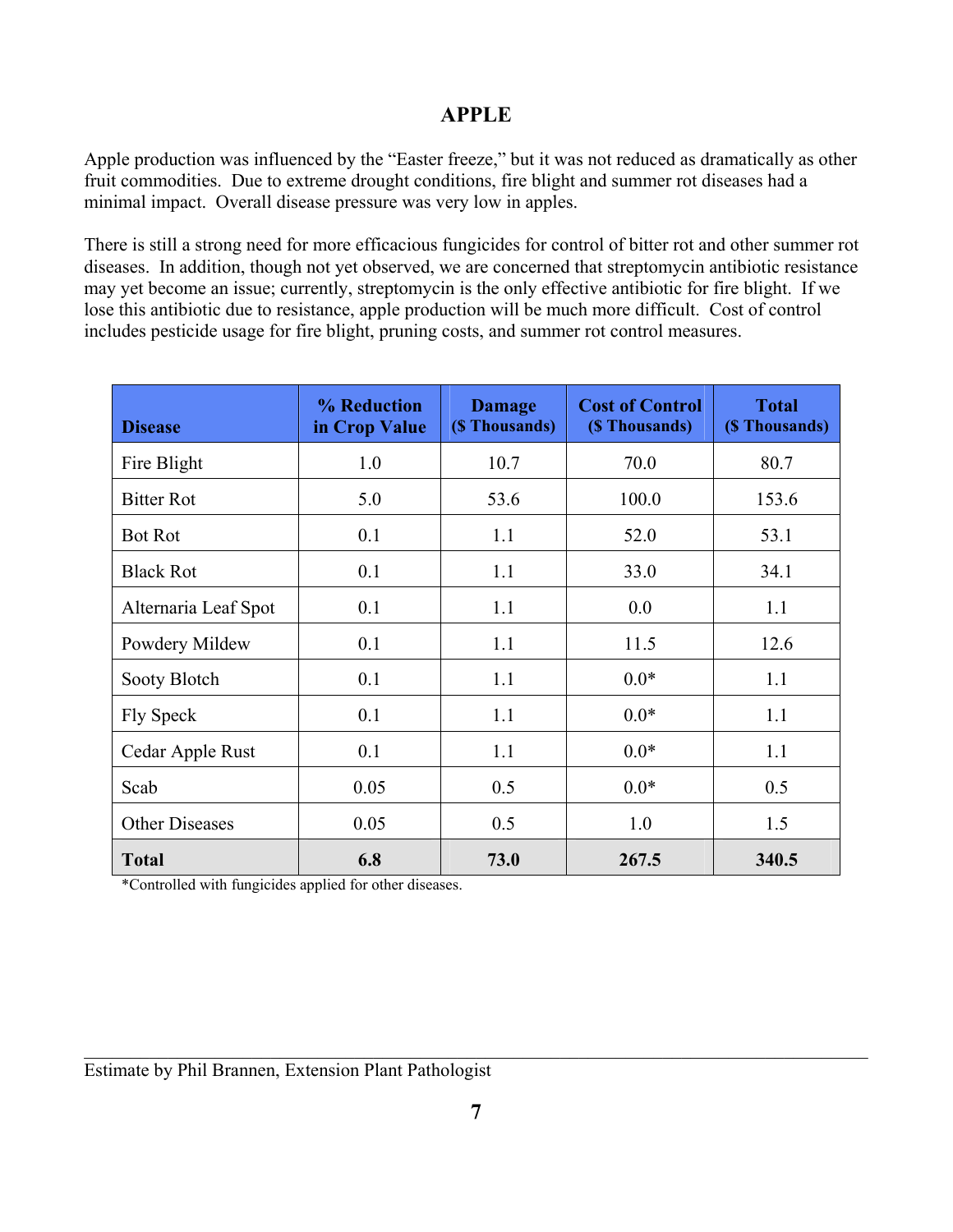# **BLUEBERRY**

Blueberry production in 2007 was largely decimated by the "Easter freeze." As a result, yields were off substantially. Southern highbush production was not impacted as greatly, but 80-90% of rabbiteye production was destroyed. Due to extreme drought conditions that followed, very few fungal diseases were observed. However, bacterial leaf scorch, a newly-identified bacterial disease of southern highbush blueberries, was observed in numerous locations throughout the blueberry belt. Also, the viral disease red ring spot was identified in several sites. Blueberry viruses had heretofore been occasionallyobserved curiosities. With the realization that propagation was the likely source of viral spread, the need for better management of propagation material became more clearly obvious in 2007.

| <b>Disease</b>          | % Reduction<br>in Crop Value | <b>Damage</b><br>(\$ Thousands) | <b>Cost of Control</b><br>(\$ Thousands) | <b>Total</b><br>(\$ Thousands) |
|-------------------------|------------------------------|---------------------------------|------------------------------------------|--------------------------------|
| Mummy Berry             | 0.1                          | 23.0                            | 1,277.5                                  | 1,300.5                        |
| Botrytis Blight         | 0.1                          | 23.0                            | 511.0                                    | 534.0                          |
| <b>Foliar Disease</b>   | 0.1                          | 23.0                            | 383.3                                    | 406.3                          |
| Rots                    | 0.1                          | 23.0                            | 127.8                                    | 150.8                          |
| <b>Bacterial Scorch</b> | 0.01                         | 2.3                             | 0.0                                      | 2.3                            |
| Dieback                 | 0.1                          | 23.0                            | 127.8                                    | 150.8                          |
| Phytophthora Root Rot   | 0.1                          | 23.0                            | 127.8                                    | 150.8                          |
| <b>Total</b>            | 0.61                         | 140.3                           | 2,555.0                                  | 2,695.3                        |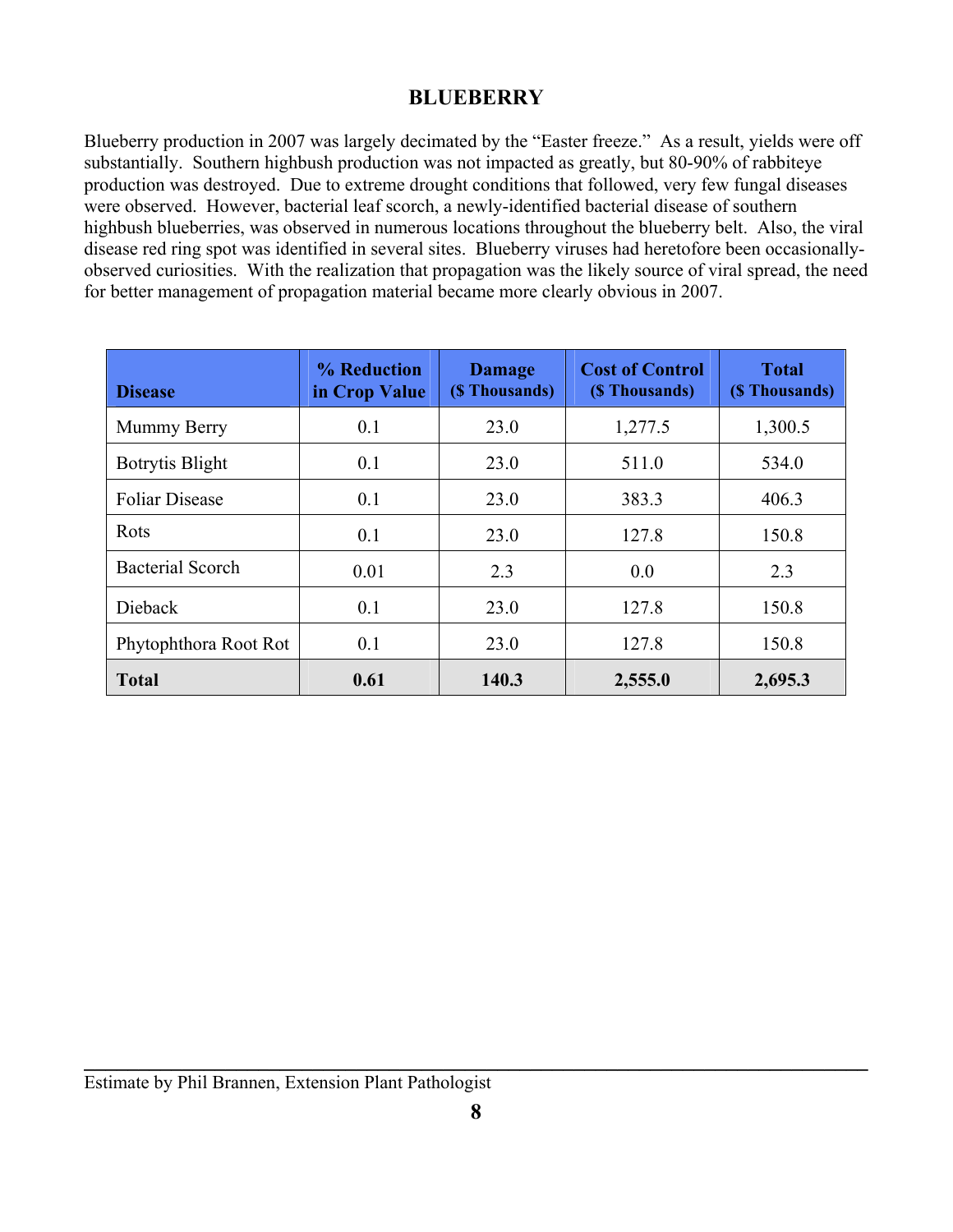# **BUNCH GRAPE**

Grape production was also dramatically reduced due to the "Easter freeze." Disease pressure from fungi was virtually nonexistent, largely as a result of a dry year. However, powdery mildew, a dry-weather pathogen, was prevalent in some locations. Pierce's disease losses were once again extensive in 2007. North Georgia is on the southern edge of the region where one can effectively grow wine grapes, and this is related to Pierce's disease — a bacterial disease that is vectored by an insect, the glassy-winged sharpshooter. Cold winter temperatures either kill the insect that transmits the disease or may actually prevent the bacteria from surviving, but the verdict is still out on which is most important. However, we do know that cold temperatures allow for production of vinifera wine grapes, and we do not recommend that producers plant these at elevations below 1,300 feet. As a result of warmer winters, we have observed substantial increases in vine death, even at higher elevations and longitudes. In some cases, producers have gone from losing less than ten vines per year to losses of several hundred vines, as observed in 2006 and 2007.

| <b>Disease</b>        | % Reduction in<br><b>Crop Value</b> | <b>Damage</b><br>(\$ Thousands) | <b>Cost of Control</b><br>(\$ Thousands) | <b>Total</b><br>(\$ Thousands) |
|-----------------------|-------------------------------------|---------------------------------|------------------------------------------|--------------------------------|
| <b>Botrytis</b>       | 1.0                                 | 18.5                            | 40.0                                     | 58.5                           |
| Downy Mildew          | 1.0                                 | 18.5                            | 70.0                                     | 88.5                           |
| <b>Black Rot</b>      | 1.0                                 | 18.5                            | 70.0                                     | 88.5                           |
| Powdery Mildew        | 1.0                                 | 18.5                            | 20.0                                     | 38.5                           |
| Phomopsis Cane Blight | 1.0                                 | 18.5                            | 35.0                                     | 53.5                           |
| Crown Gall            | 0.1                                 | 1.9                             | 5.0                                      | 6.9                            |
| Pierce's Disease      | 1.0                                 | 18.5                            | 30.0                                     | 48.5                           |
| <b>Total</b>          | 6.1                                 | 112.9                           | 270.0                                    | 382.9                          |

**\_\_\_\_\_\_\_\_\_\_\_\_\_\_\_\_\_\_\_\_\_\_\_\_\_\_\_\_\_\_\_\_\_\_\_\_\_\_\_\_\_\_\_\_\_\_\_\_\_\_\_\_\_\_\_\_\_\_\_\_\_\_\_\_\_\_\_\_\_\_\_\_** Estimate by Phil Brannen, Extension Plant Pathologist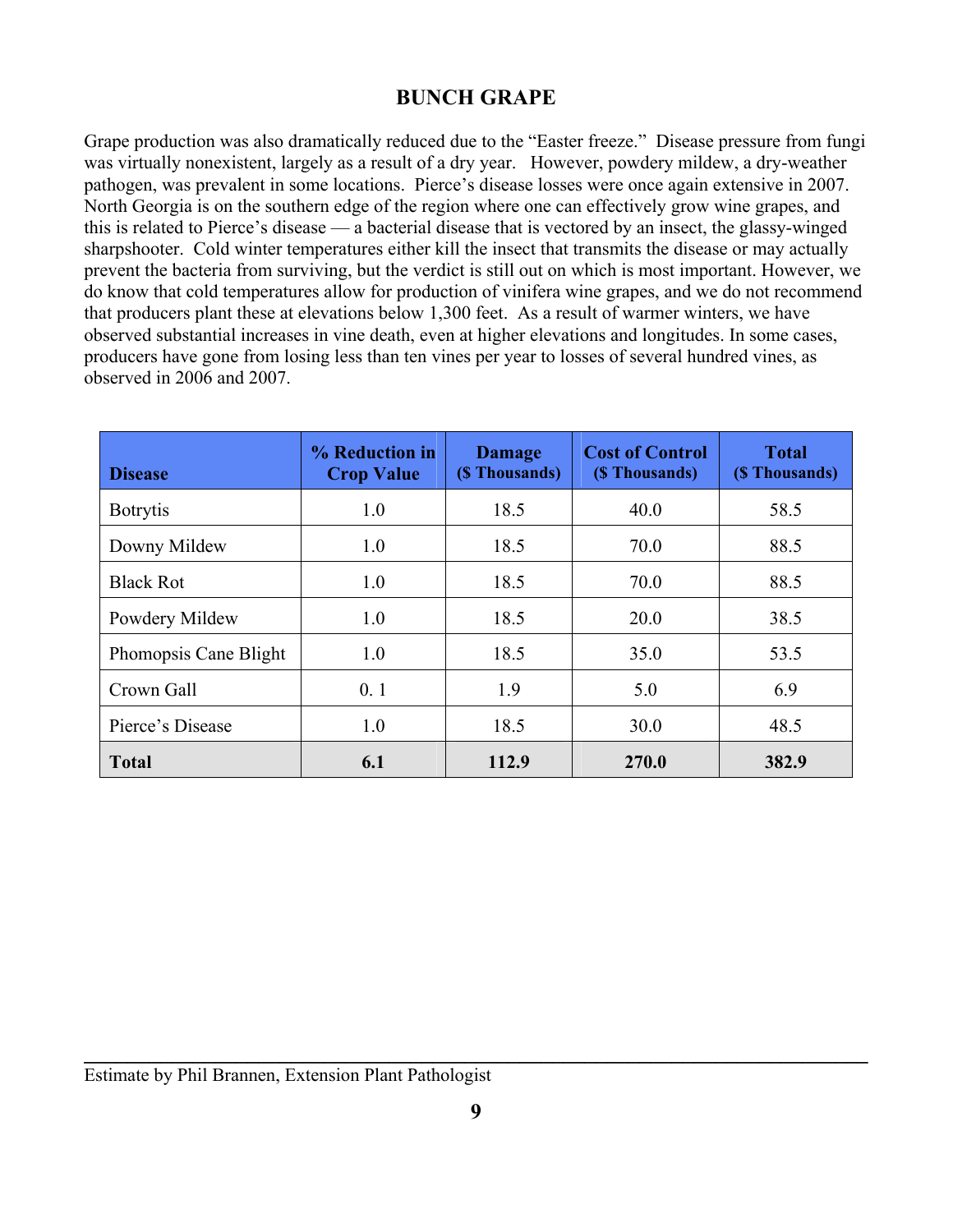# **CORN**

In 2007, field corn was harvested from 463,503 acres in Georgia with an average yield of 133 bu/A. The 2007 crop was valued at \$212,856,500. Southern corn leaf blight was of minor importance in 2007. Much of the 2007 crop season, especially the early season, was marked by extremely dry conditions. Southern rust, which was very important in 2003, was inconsequential in 2004, 2005, and 2006. Using fungicides to protect the corn crop is becoming more popular among growers both for disease control and hope that use of strobilurin fungicides may help to increase plant health. The true importance of damage from nematodes (e.g., sting, stubby root, and southern root-knot nematodes) is becoming more apparent as the acreage planted to corn in Georgia increases and as growers and county agents become more familiar with the symptoms.

| <b>Disease</b>       | % Reduction in<br><b>Crop Value</b> | <b>Damage</b><br>(\$ Millions) | <b>Cost of Control</b><br>(\$ Millions) | <b>Total</b><br>(\$ Millions) |
|----------------------|-------------------------------------|--------------------------------|-----------------------------------------|-------------------------------|
| Root & Stalk Rot     | 0.1                                 | 0.2                            | 0.0                                     | 0.2                           |
| Nematodes            | 3.0                                 | 6.3                            | 0.8                                     | 7.1                           |
| Mycotoxins           | 6.0                                 | 12.6                           | 0.0                                     | 12.6                          |
| <b>Leaf Diseases</b> | 0.5                                 | 1.0                            | 0.2                                     | 1.2                           |
| <b>Total</b>         | 12.1                                | 12.4                           | 0.5                                     | 21.1                          |

**\_\_\_\_\_\_\_\_\_\_\_\_\_\_\_\_\_\_\_\_\_\_\_\_\_\_\_\_\_\_\_\_\_\_\_\_\_\_\_\_\_\_\_\_\_\_\_\_\_\_\_\_\_\_\_\_\_\_\_\_\_\_\_\_\_\_\_\_\_\_\_\_**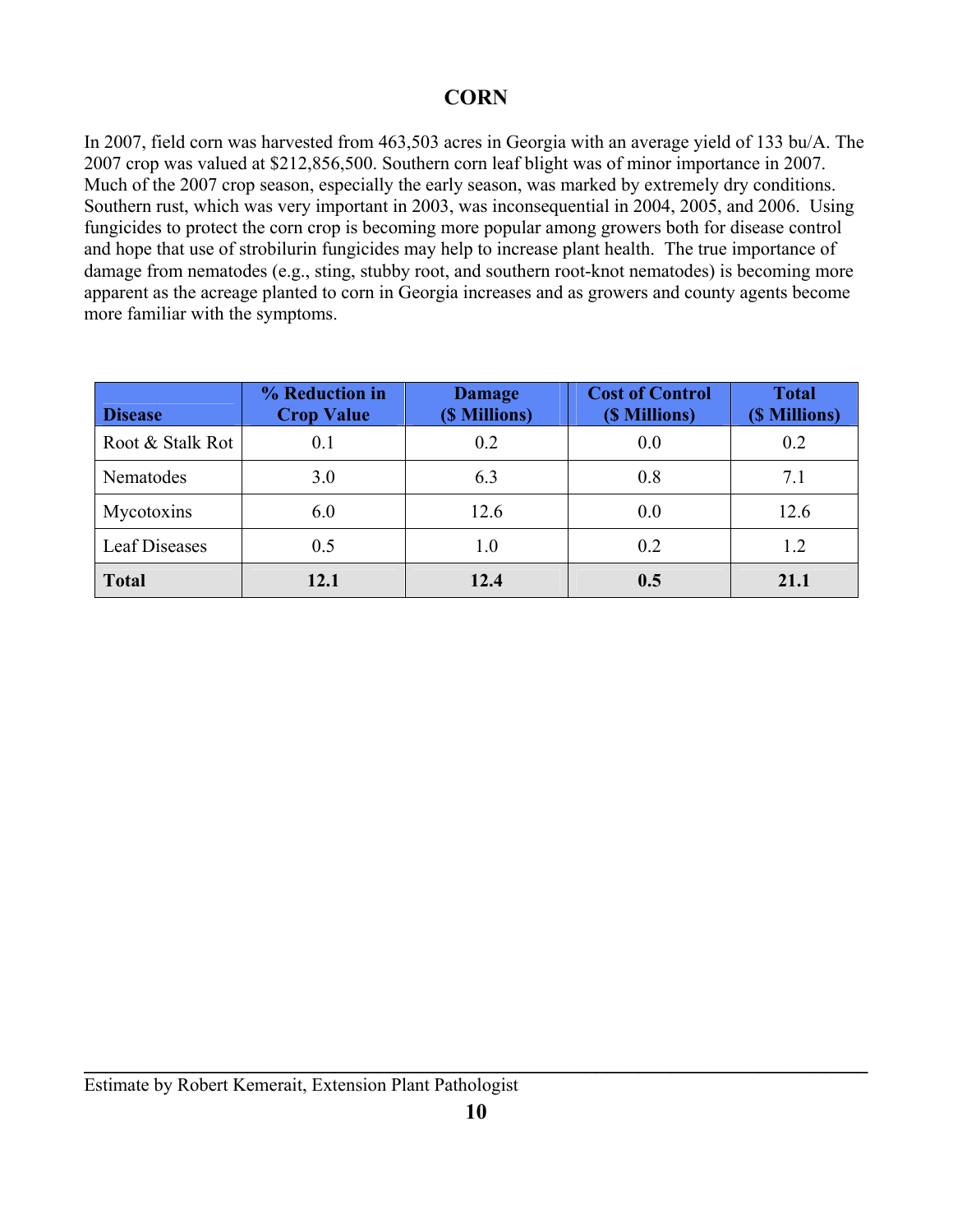#### **COTTON**

In 2007, it was reported that cotton was harvested from 1,052,739 acres. The average lint yield was 851.7 lb/A. The crop was valued at \$628,800,267. Conditions during the early part of the 2007 season were extremely dry. Losses to seedling disease, primarily Rhizoctonia seedling blight, or "soreshin," were a bit higher than expected since soil conditions were warm and dry at planting. Losses to nematodes, primarily southern root-knot nematodes, continue to be one of the most important problems for cotton growers in Georgia. Season-long drought during 2007 increased losses associated with damage from nematodes. Losses and damage from parasitic nematodes will continue to increase unless growers use nematicides effectively and until growers are able to practice effective crop rotation and increase the number of years between cotton crops in a field. Ascochyta blight was again of concern among growers in the southwestern region of Georgia in 2007; however, it appears that losses to this disease were minimal. Stemphylium leaf spot was of particular importance in some areas of the state as a result of nutritional deficiencies in the leaves (primarily potassium) due to poor uptake in dry conditions.

| <b>Disease</b>          | % Reduction in<br><b>Crop Value</b> | <b>Damage</b><br>(\$ Millions) | <b>Cost of Control</b><br>(\$ Millions) | <b>Total</b><br>(\$ Millions) |
|-------------------------|-------------------------------------|--------------------------------|-----------------------------------------|-------------------------------|
| Boll Rot (lint)         | 1.0                                 | 6.3                            | 0.0                                     | 6.3                           |
| <b>Nematodes</b>        | 8.0                                 | 50.2                           | $10.5^{\text{a}}$                       | 60.7                          |
| Southern Root-knot      | 6.0                                 | 37.7                           |                                         |                               |
| Reniform                | 1.5                                 | 9.4                            |                                         |                               |
| Columbia Lance          | 0.5                                 | 3.1                            |                                         |                               |
| <b>Seedling Disease</b> | 2.0                                 | 12.6                           | $1.7^{b}$                               | 14.3                          |
| Fusarium Wilt           | Trace                               |                                |                                         |                               |
| Ascochyta Blight        | Trace                               |                                |                                         |                               |
| Stemphylium Leaf Spot   | 2.0                                 | 12.6                           | ---                                     | 12.6                          |
| <b>Total</b>            | <b>19.0</b>                         | 81.7                           | 12.2                                    | 93.9                          |

a This figure is based upon an estimation that approximately 35% of the cotton acreage in the state is treated with a nematicide rate of Temik (5 lb/A or greater), 25% with AVICTA Complete Pak. Approximately 2% of the acreage was treated with Telone II.

<sup>b</sup> This figure is an estimate of the cost of fungicides, both in the seed treatments and additional hopper box and infurrow applications, that are used to manage seedling diseases. For this figure, it is estimated that approximately 15% of the cotton acreage in Georgia is treated with a fungicide in addition to the seed treatment to manage seedling disease.

Estimate by Robert Kemerait, Extension Plant Pathologist

 $\ldots$  . The contribution of the contribution of the contribution of the contribution of the contribution of the contribution of the contribution of the contribution of the contribution of the contribution of the contribut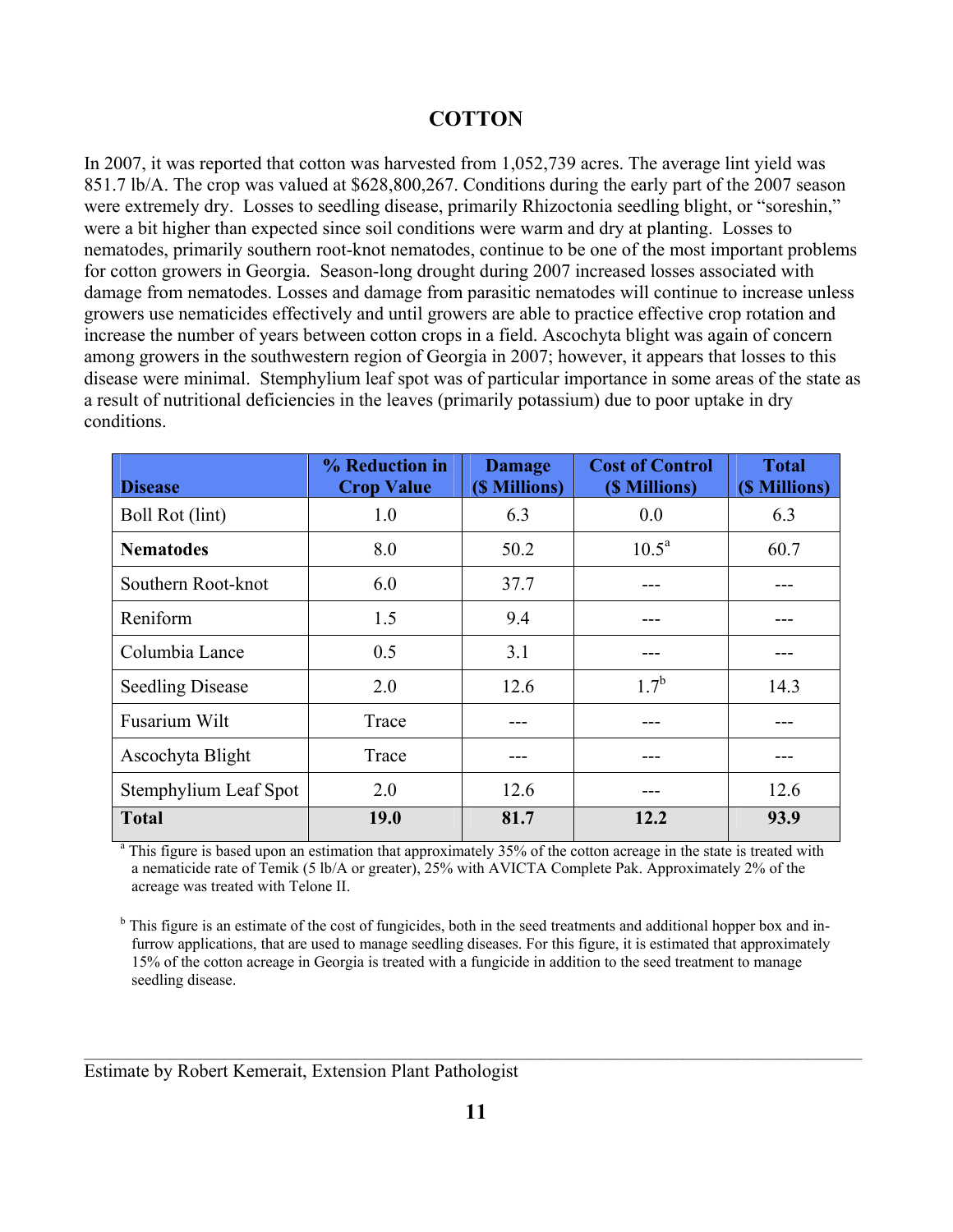# **MUSCADINE GRAPE**

Minimal disease pressure was observed in most muscadine vineyards due to extreme drought. Some losses continued to occur from "dead arm" diseases, but in general, disease losses were minimal.

| <b>Disease</b>     | % Reduction in<br><b>Crop Value</b> | <b>Damage</b><br>(\$ Thousands) | <b>Cost of Control</b><br>(\$ Thousands) | <b>Total</b><br>(\$Thousands) |
|--------------------|-------------------------------------|---------------------------------|------------------------------------------|-------------------------------|
| <b>Bitter Rot</b>  | 0.1                                 | 1.8                             | 40.2                                     | 42.0                          |
| Macrophoma Rot     | 1.0                                 | 17.6                            | 35.0                                     | 52.6                          |
| Ripe Rot           | 0.1                                 | 1.8                             | 15.0                                     | 16.8                          |
| Angular Leaf Spot  | 0.1                                 | 1.8                             | 5.0                                      | 6.8                           |
| <b>Black Rot</b>   | 0.1                                 | 1.8                             | $0.0*$                                   | 1.8                           |
| Phomopsis Dead Arm | 0.1                                 | 1.8                             | 1.0                                      | 2.8                           |
| <b>Total</b>       | 1.5                                 | 26.5                            | 96.2                                     | 122.7                         |

\*Controlled with fungicides applied for other diseases.

Estimate by Phil Brannen, Extension Plant Pathologist

**\_\_\_\_\_\_\_\_\_\_\_\_\_\_\_\_\_\_\_\_\_\_\_\_\_\_\_\_\_\_\_\_\_\_\_\_\_\_\_\_\_\_\_\_\_\_\_\_\_\_\_\_\_\_\_\_\_\_\_\_\_\_\_\_\_\_\_\_\_\_\_\_**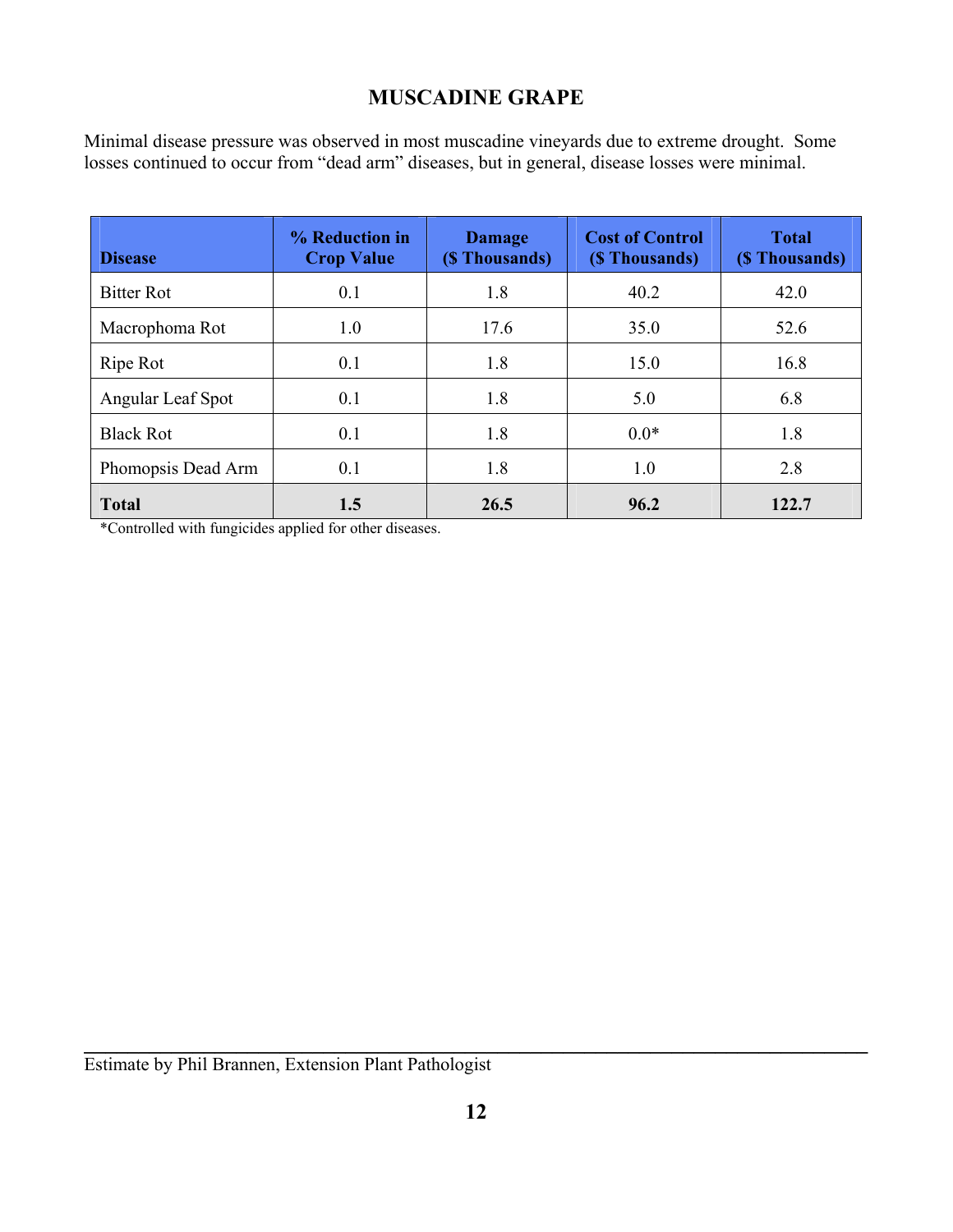# **ORNAMENTALS**

The 2007 farm gate value for ornamental horticulture (excluding turf) was estimated at \$606.23 million. Landscape, re-wholesale, and retail (i.e. service) industries are estimated to account for an additional \$1.8 billion, for a total ornamental industry value-added estimate of \$2.41 billion. Disease loss estimates were generated for only ornamental production and excludes the value-added service industries because the true value, disease loss, and cost of control are not documented and vary greatly within the industry. This change was initiated in 2005, and is a major deviation from the disease loss estimates generated in years prior to 2005, as only farm-gate value is reported and used to develop the loss estimate.

Losses due to plant diseases were reduced from 2006 values, most likely due to drought conditions throughout much of the year. Root rot diseases still account for the largest percentage of disease loss in commercial ornamental production. Drought and heat stress within containers contributed to additional root rot loss. Downy mildew and needle blight continue to increase in occurrence and in cost of control due to additional fungicide inputs and labor costs.

| <b>Disease</b>              | % Reduction   | <b>Damage</b> | <b>Cost of Control</b> | <b>Total</b>  |
|-----------------------------|---------------|---------------|------------------------|---------------|
| (Ornamental production)     | in Crop Value | (\$ Millions) | (\$ Millions)          | (\$ Millions) |
| <b>Bacterial Diseases</b>   |               |               |                        |               |
| (Fire Blight, Leaf Spots)   | 0.4           | 2.42          | 0.8                    | 3.22          |
| Fungal Leaf Spots, Stem     |               |               |                        |               |
| Cankers, Needle Blights     | 1.5           | 9.09          | 6.5                    | 15.59         |
| <b>Root and Crown Rots</b>  |               |               |                        |               |
|                             | 3.0           | 18.19         | 8.2                    | 26.39         |
| Powdery Mildew              | 0.5           | 3.03          | 1.8                    | 4.83          |
| <b>Botrytis Blight</b>      | 0.2           | 1.21          | 1.2                    | 2.41          |
| Virus                       |               |               |                        |               |
| (Tswv, Insv, Hosta Virus X) | 0.2           | 1.21          | 0.1                    | 1.31          |
| Minor Diseases (Rust, Downy |               |               |                        |               |
| Mildew, Nematode)           | 1.0           | 6.06          | 2.6                    | 8.66          |
| <b>Total</b>                |               |               |                        |               |
| (Ornamental Production)     | 6.8           | 41.22         | 21.2                   | 62.42         |

| <b>Production Category</b><br>(2007 Farm Gate Value) | % Reduction<br>in Crop Value <sup>1</sup> | <b>Damage</b><br>(\$ Millions) | <b>Cost of Control</b><br>(\$ Millions) | <b>Total</b><br>(\$ Millions) |
|------------------------------------------------------|-------------------------------------------|--------------------------------|-----------------------------------------|-------------------------------|
| Field Nursery $(\$101.11 M)$                         | 3.0                                       | 3.03                           | 2.1                                     | 5.13                          |
| <b>Container Nursery</b>                             |                                           |                                |                                         |                               |
| (\$215.13 M)                                         | 13.1                                      | 28.08                          | 10.2                                    | 38.28                         |
| Floriculture (Greenhouse)                            |                                           |                                |                                         |                               |
| (\$268.77 M)                                         | 3.8                                       | 10.11                          | 8.9                                     | 19.01                         |
| <b>Total</b>                                         |                                           |                                |                                         |                               |
| (Ornamental Production)                              | 6.8                                       | 41.22                          | 21.2                                    | 62.42                         |

<sup>1</sup>Column is not additive because disease losses are weighted according to production category.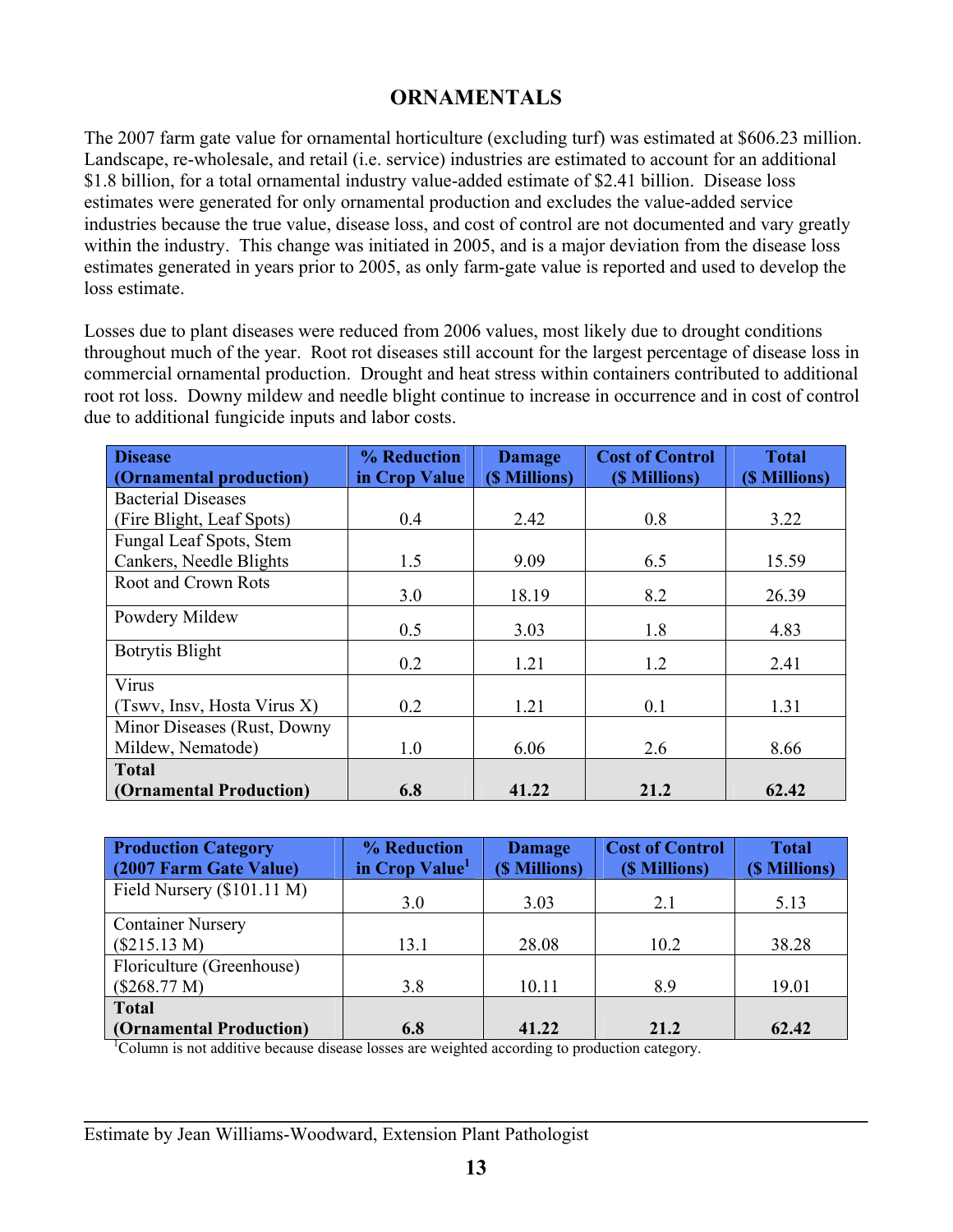# **PEACH**

Peach production was dramatically reduced as a result of the 2007 "Easter freeze." The severity of this freeze damaged young fruit in many varieties. Production was variable throughout the state, but the peach crop ranged from 10-60% of average, depending on location. Due to extremely dry conditions, brown rot and scab diseases were of minimal consequence on the fruit that remained. Likewise, bacterial diseases were of minimum consequence. Phony peach was observed to a higher degree, and this might have been a result of previous warm winters that influenced either vector and/or bacterial survival in plants. Armillaria continued to be a major, expanding problem in replant peach production.

| <b>Disease</b>                          | % Reduction in<br><b>Crop Value</b> | <b>Damage</b><br>(\$ Thousands) | <b>Cost of Control</b><br>(\$ Thousands) | <b>Total</b><br>(\$Thousands) |
|-----------------------------------------|-------------------------------------|---------------------------------|------------------------------------------|-------------------------------|
| Brown Rot                               | 0.1                                 | 10.0                            | 1,750.0                                  | 1,760.0                       |
| Scab                                    | 0.01                                | 1.0                             | 1,110.0                                  | 1,111.0                       |
| <b>Bacterial Spot</b>                   | 0.01                                | 1.0                             | 20.0                                     | 21.0                          |
| Phony Peach                             | 0.5                                 | 50.0                            | 230.0                                    | 280.0                         |
| Gummosis                                | 0.1                                 | 10.0                            | 20.0                                     | 30.0                          |
| Armillaria Root Rot                     | 1.0                                 | 100.1                           | 50.0                                     | 150.1                         |
| Phomopsis<br><b>Constriction Canker</b> | 0.05                                | 5.0                             | 10.0                                     | 15.0                          |
| <b>Total</b>                            | 1.8                                 | 177.1                           | 3,190.0                                  | 3,367.1                       |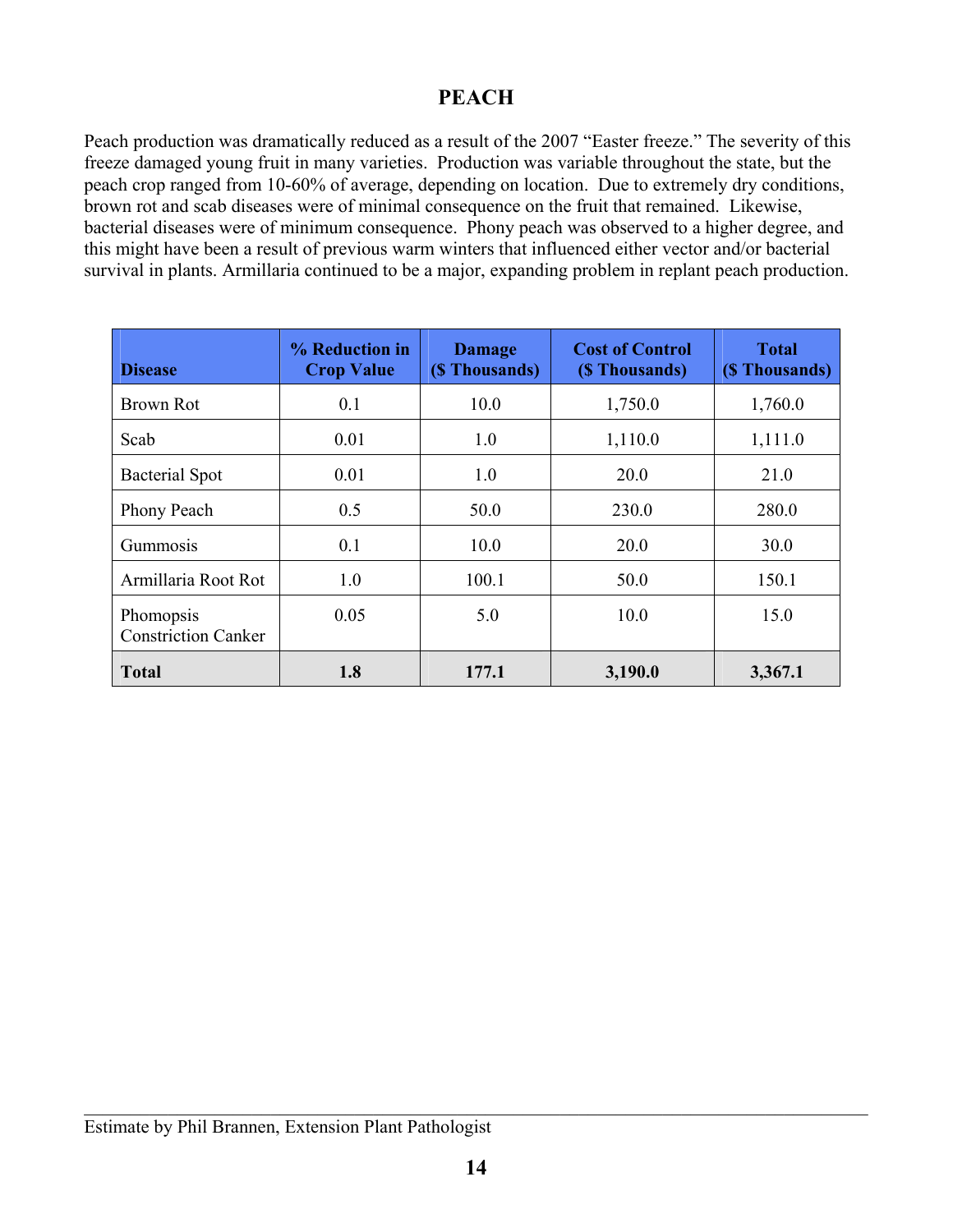# **PEANUT**

In 2007, peanuts were harvested from approximately 520,000 acres. Yields in 2007 averaged 3,150 lb/A for a total production valued at \$324,324,000. Growing conditions were generally hot, dry and unfavorable for production during much of the growing season; however, the average final yield for the state was very good. Fortunately for peanut producers, tomato spotted wilt was very light in 2007 for reasons that remain unclear. Severity of spotted wilt was much lower in both 2006 (2.5% estimated reduction in crop value) and in 2007 than in 2005. Warm soil conditions in the 2007 season favored the development of white mold, which was the most important peanut disease for Georgia last year. Early and late leaf spot diseases were a problem for some growers; however, dry conditions slowed the spread of these diseases. Leaf spot diseases are often more severe in fields where peanuts are planted on a short rotation. Dry weather helped reduce the overall severity of leaf spot diseases in 2007.

| <b>Disease</b>             | % Reduction in<br><b>Crop Value<sup>a</sup></b> | <b>Damage</b><br>(\$ Millions) | <b>Cost of Control</b><br>(\$ Millions) | <b>Total</b><br>(\$Millions) |
|----------------------------|-------------------------------------------------|--------------------------------|-----------------------------------------|------------------------------|
| Leaf spots                 | 1.0                                             | 3.2                            | $24.4^{b}$                              | 27.6                         |
| White mold                 | 10.0                                            | 32.3                           | $12.1^\circ$                            | 44.4                         |
| Limb Rot                   | 1.0                                             | 3.2                            | $---d$                                  | 3.2                          |
| Pod Rot                    | 0.5                                             | 1.6                            | $\sim$ e                                | 1.6                          |
| Nematodes                  | 3.0                                             | 9.7                            | 3.9 <sup>f</sup>                        | 13.6                         |
| Cylindrocladium Black Rot  | 1.0                                             | 3.2                            | $0.3^{\rm g}$                           | 3.5                          |
| <b>Seedling Disease</b>    | 0.2                                             | 0.6                            | $0.5^{\rm h}$                           | 1.1                          |
| <b>Tomato Spotted Wilt</b> | 1.5                                             | 4.9                            | 0.0                                     | 4.9                          |
| Diplodia Collar Rot        | Trace                                           | ---                            | 0.0                                     | $\theta$                     |
| <b>Total</b>               | 18.2                                            | 58.7                           | 41.2                                    | 99.9                         |

<sup>a</sup> The total value of the crop was \$324.3 million, according to the National Agricultural Statistics Service.

 $c$  This figure reflects the additional cost BEYOND control of leaf spot if growers chose to use products such as azoxystrobin, tebuconazole, or flutolanil to control soilborne diseases at some point during the season.

<sup>d</sup> The cost of control for limb rot is included in treatments for white mold.

<sup>e</sup> The cost of gypsum treatments applied to reduce pod rot has not been estimated.

<sup>f</sup> For the cost of nematode management, it was estimated that 15% of the acreage in Georgia is treated at a cost of \$50/A.

 $g$  It was estimated that approximately 1% of the total peanut acreage is treated with metam sodium to control CBR at \$50/A.

<sup>h</sup> It was estimated that the cost to treat seed with fungicides is about \$0.50/A, and that approximately 5% of the peanut acreage is treated with an in-furrow fungicide at planting at \$10/A.

\_\_\_\_\_\_\_\_\_\_\_\_\_\_\_\_\_\_\_\_\_\_\_\_\_\_\_\_\_\_\_\_\_\_\_\_\_\_\_\_\_\_\_\_\_\_\_\_\_\_\_\_\_\_\_\_\_\_\_\_\_\_\_\_\_\_\_\_\_\_\_\_\_\_\_\_\_\_\_\_\_\_\_\_\_\_\_\_\_\_\_\_\_\_\_\_\_\_\_\_\_\_\_\_\_\_\_\_\_\_\_\_

<sup>&</sup>lt;sup>b</sup> It was estimated that 55% of peanut acreage in Georgia receives some irrigation and that most of this acreage was sprayed with fungicides seven times during the season. Fungicide treatments for leaf spot control alone are about \$8/acre per application. Growers usually sprayed non-irrigated fields less often, perhaps four-to-five times per season. This figure is based upon the cost to growers if they ONLY used fungicides (e.g., chlorothalonil) for leaf spot control. Only the approximate cost of the fungicide is factored into this figure.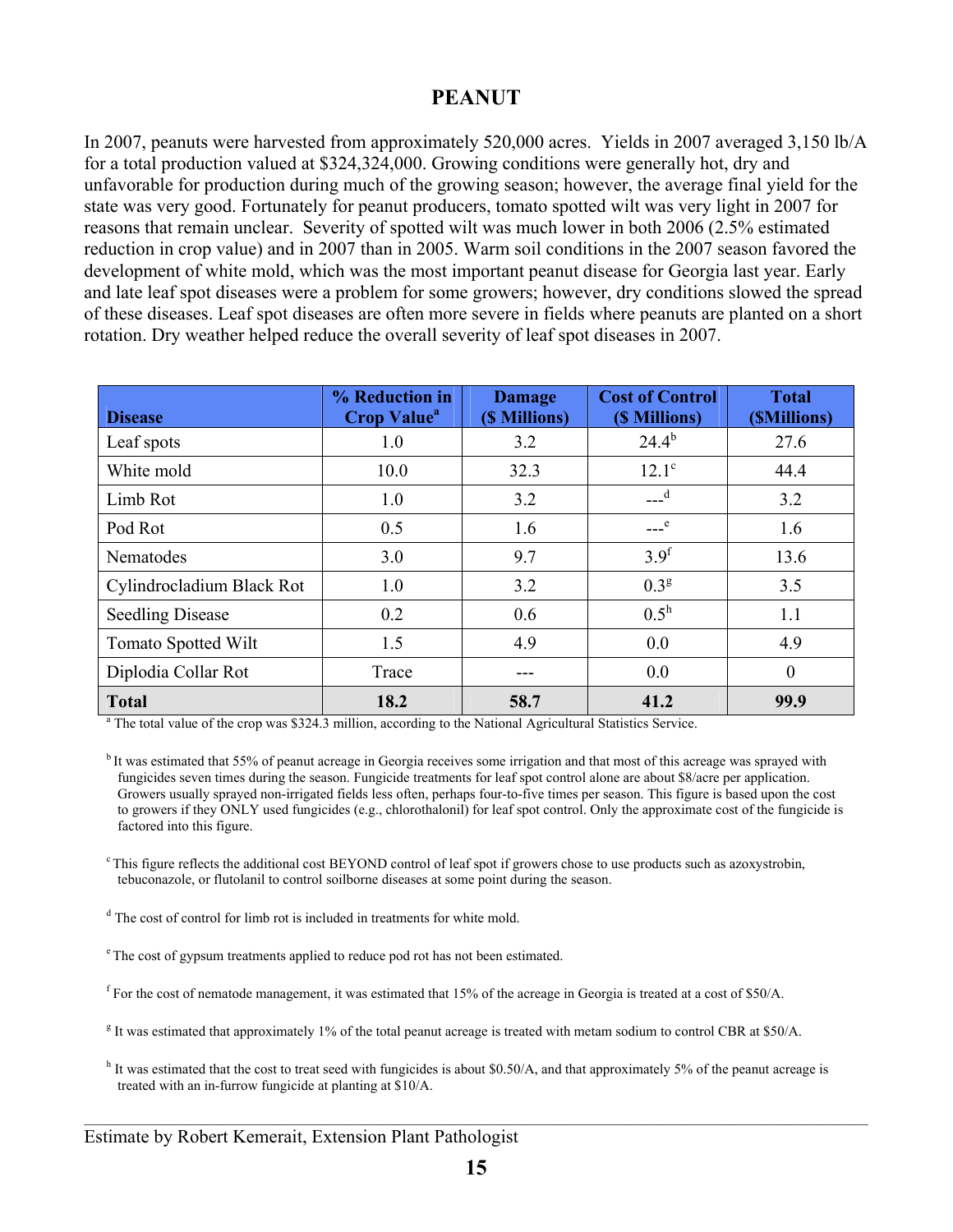#### **PECAN**

The 2007 pecan season was extremely dry, resulting in conditions unfavorable for disease development. There were no confirmed reports of leaf scab. The nut scab that occurred was the result of infections late in the growing season, with little-to-no loss occurring.

| <b>Disease</b>                       | % Reduction in<br><b>Crop Value</b> | <b>Damage</b><br>(\$ Millions) | <b>Cost of Control</b><br>$(S$ Millions) <sup>1</sup> | <b>Total</b><br>(\$ Millions) |
|--------------------------------------|-------------------------------------|--------------------------------|-------------------------------------------------------|-------------------------------|
| Scab                                 | 0.05                                | 0.64                           | 17.4                                                  | 18.04                         |
| Anthracnose                          | 0.0                                 | 0.0                            | 0.0                                                   | 0.0                           |
| <b>Brown Spot</b>                    | 0.0                                 | 0.0                            | 0.0                                                   | 0.0                           |
| Downy Spot                           | 0.0                                 | 0.0                            | 0.0                                                   | 0.0                           |
| Powdery Mildew                       | 0.0                                 | 0.0                            | 0.0                                                   | 0.0                           |
| Zonate Leaf Spot                     | 0.0                                 | 0.0                            | 0.0                                                   | 0.0                           |
| Phytophthora Shuck<br>and Kernel Rot | 0.0                                 | 0.0                            | 0.0                                                   | 0.0                           |
| <b>Total</b>                         | 0.05                                | 0.64                           | 17.4                                                  | 18.04                         |

<sup>1</sup> Seven treatments on 137,901 acres at \$18.00/A. Scab sprays were also effective against anthracnose, downy spot, brown spot, and powdery mildew in most cases. The number of sprays varied by location.

 $\mathcal{L}_\mathcal{L}$  , and the contribution of the contribution of the contribution of the contribution of the contribution of the contribution of the contribution of the contribution of the contribution of the contribution of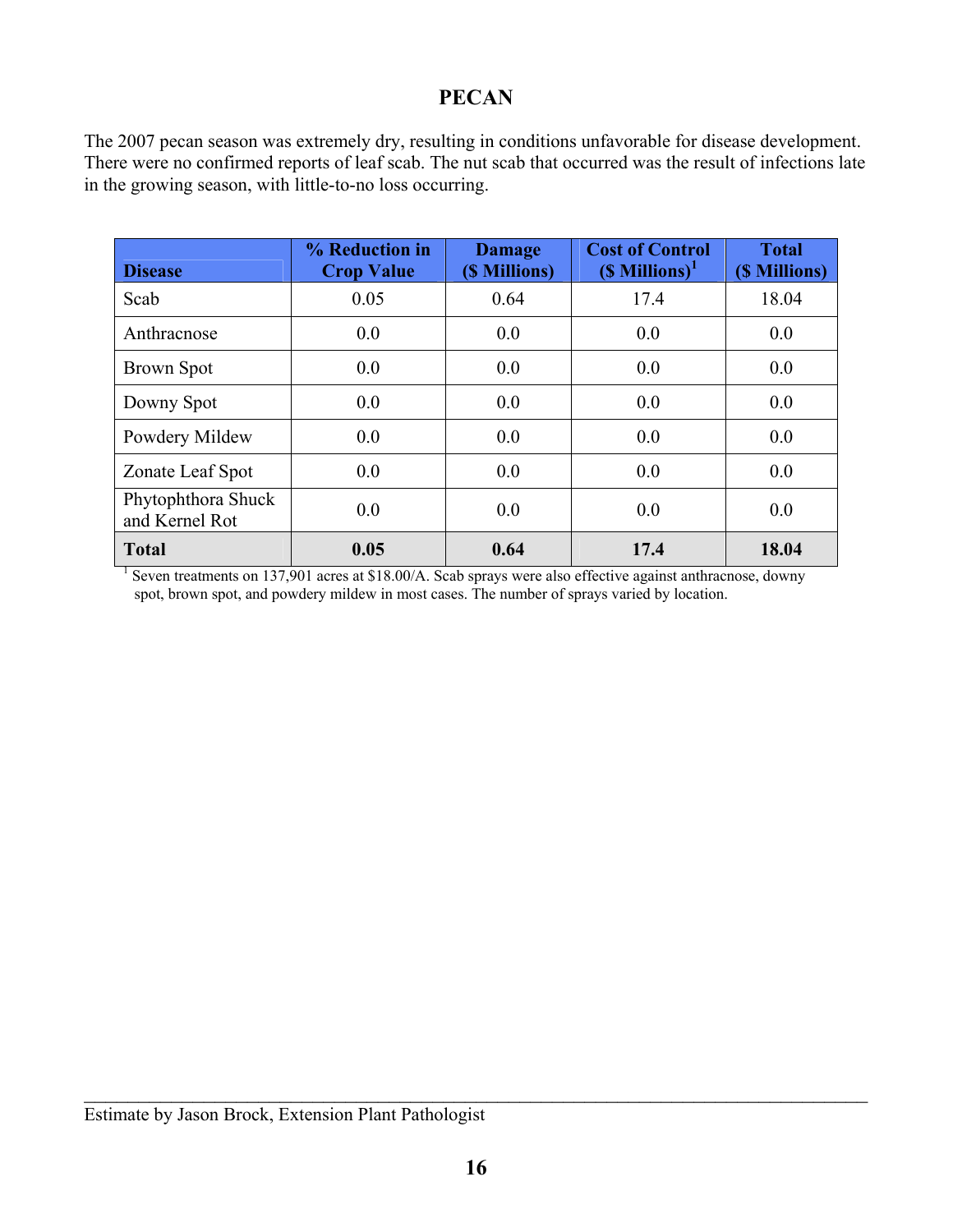#### **SOYBEAN**

The recurrence of soybean rust, *Phakopsora pachyrhizi,* in Georgia was the most important disease issue for soybean producers in 2007, although the disease caused little yield loss. This can be attributed to the slow development of the disease because of very dry conditions during the 2007 season and because much of the acreage planted to soybeans, especially in the southern part of the state, was treated with fungicides. Asian soybean rust was found to successfully survive the early part of the winter of 2006- 2007 on protected patches of kudzu in southern Georgia (for example, in Miller, Grady, Thomas, and Brooks Counties). However, unusually cold weather in late February killed all known remaining kudzu in the state. Asian soybean rust was not detected again in the state until mid-July in Brooks and then Tift Counties. The most important spread of Asian soybean rust into commercial areas occurred in late August and early September. It is estimated that at least 70 percent of the growers in Georgia applied at least one fungicide spray for the management of this disease. In 2007, soybean was harvested from an estimated 274,751 acres with an average yield of 33 bu/A. The total soybean production for Georgia in 2007 was valued at \$69,364,553. Charcoal rot, caused by *Macrophomina phaseolina,* was more common in the state than usual because of the drought-like conditions. Frogeye leaf spot was fairly common but was relatively unimportant for most growers. Nematodes remain an important problem for soybean in Georgia, especially in fields rotated with corn or cotton.

| <b>Disease</b>                                             | % Reduction in<br><b>Crop Value</b> | <b>Damage</b><br>(\$ Millions) | <b>Cost of Control</b><br>(\$ Millions) | <b>Total</b><br>(\$ Millions) |
|------------------------------------------------------------|-------------------------------------|--------------------------------|-----------------------------------------|-------------------------------|
| Anthracnose                                                | 0.5                                 | 0.3                            | $\boldsymbol{0}$                        | 0.3                           |
| <b>Brown Leaf Spot</b>                                     | Trace                               |                                | $\mathbf{0}$                            | 0.0                           |
| Charcoal Rot                                               | 2.0                                 | 1.4                            | $\boldsymbol{0}$                        | 1.4                           |
| Diaporthe/Phomopsis Complex                                | Trace                               |                                | $\boldsymbol{0}$                        | 0.0                           |
| Downy Mildew                                               | $\overline{0}$                      | $\overline{0}$                 | $\mathbf{0}$                            | 0.0                           |
| Frogeye Leaf Spot                                          | 0.1                                 | 0.1                            | $\boldsymbol{0}$                        | 0.1                           |
| Red Crown Rot                                              | Trace                               |                                | $\mathbf{0}$                            | 0.0                           |
| Pod & Stem Blight                                          | Trace                               |                                | $\mathbf{0}$                            | 0.0                           |
| Rhizoctonia Aerial Blight                                  | $\boldsymbol{0}$                    | $\theta$                       | $\boldsymbol{0}$                        | $\boldsymbol{0}$              |
| <b>Seeding Disease</b>                                     | Trace                               |                                | $\boldsymbol{0}$                        | $\boldsymbol{0}$              |
| Southern Blight                                            | Trace                               |                                | $\boldsymbol{0}$                        | $\boldsymbol{0}$              |
| Soybean Cyst Nematode                                      | $\boldsymbol{0}$                    | $\mathbf{0}$                   | $\boldsymbol{0}$                        | $\mathbf{0}$                  |
| Root-knot                                                  | 3                                   | 2.1                            | $\mathbf{0}$                            | 2.1                           |
| Other Nematodes <sup>1</sup> , Reniform,<br>Columbia Lance | 1                                   | 0.7                            | $\boldsymbol{0}$                        | 0.7                           |
| Asian Soybean Rust                                         |                                     | 0.7                            | 1.9                                     | 2.6                           |
| <b>Total</b>                                               | 7.6                                 | 5.3                            | 1.9                                     | 7.2                           |

1 Resistant varieties are used to manage most nematode and disease problems. Typically, the only fungicides used are seed treatments to reduce seedling diseases.

 $\ldots$  . The contribution of the contribution of the contribution of the contribution of the contribution of the contribution of the contribution of the contribution of the contribution of the contribution of the contribut

Estimate by Robert Kemerait, Extension Plant Pathologist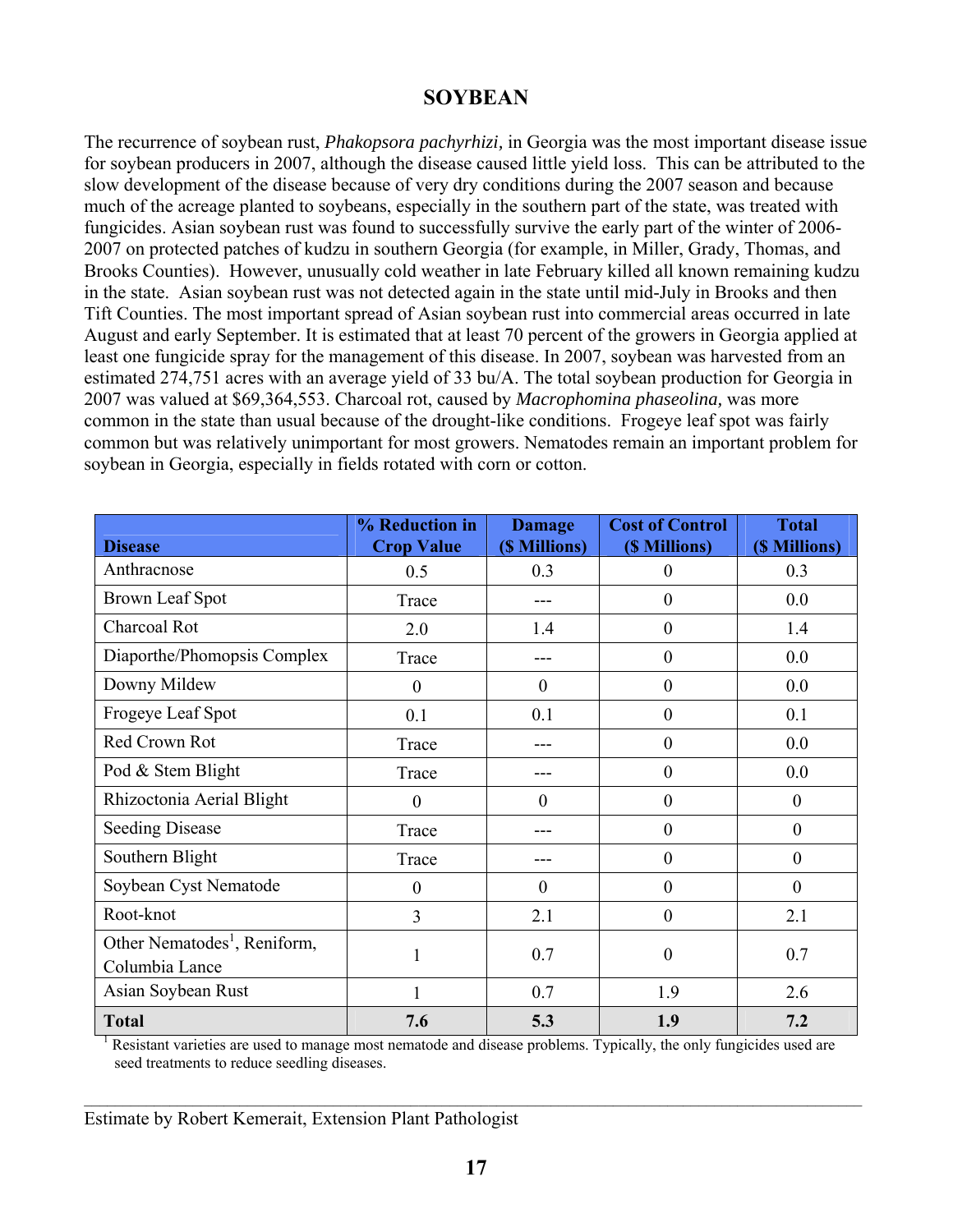# **STRAWBERRY**

Disease pressure was not severe in 2007, since it was a relatively dry year. Angular leaf spot was minimally observed. Anthracnose and Botrytis (gray mold) diseases, though infrequently observed, were not prevalent due to adequate control afforded through use of multiple fungicides throughout fruit development. Overall, it was a very good year for strawberry production. There is some concern that the strobilurin fungicides, which are heavily and virtually exclusively utilized for control of anthracnose, may be developing resistance. One site was tested for strobilurin fungicide resistance relative to the anthracnose pathogen, but none was found. There is a strong need for fungicides with different modes of action if we are to continue strawberry production in Georgia.

| <b>Disease</b>           | % Reduction in<br><b>Crop Value</b> | <b>Damage</b><br>(\$Thousands) | <b>Cost of Control</b><br>(\$ Thousands) | <b>Total</b><br>(\$Thousands) |
|--------------------------|-------------------------------------|--------------------------------|------------------------------------------|-------------------------------|
| Gray Mold                | 0.5                                 | 40.0                           | 306.2                                    | 346.2                         |
| <b>Fungal Leaf Spots</b> | 0.5                                 | 40.0                           | 95.3                                     | 135.3                         |
| Anthracnose              | 1.0                                 | 80.1                           | 102.1                                    | 182.2                         |
| Root Rots & Nematodes    | 1.0                                 | 80.1                           | 170.1                                    | 250.2                         |
| Angular Leaf Spot        | 1.0                                 | 80.1                           | 9.7                                      | 89.8                          |
| <b>Total</b>             | 4.0                                 | 320.3                          | 683.4                                    | 1,003.7                       |

 $\ldots$  . The contribution of the contribution of the contribution of the contribution of the contribution of the contribution of the contribution of the contribution of the contribution of the contribution of the contribut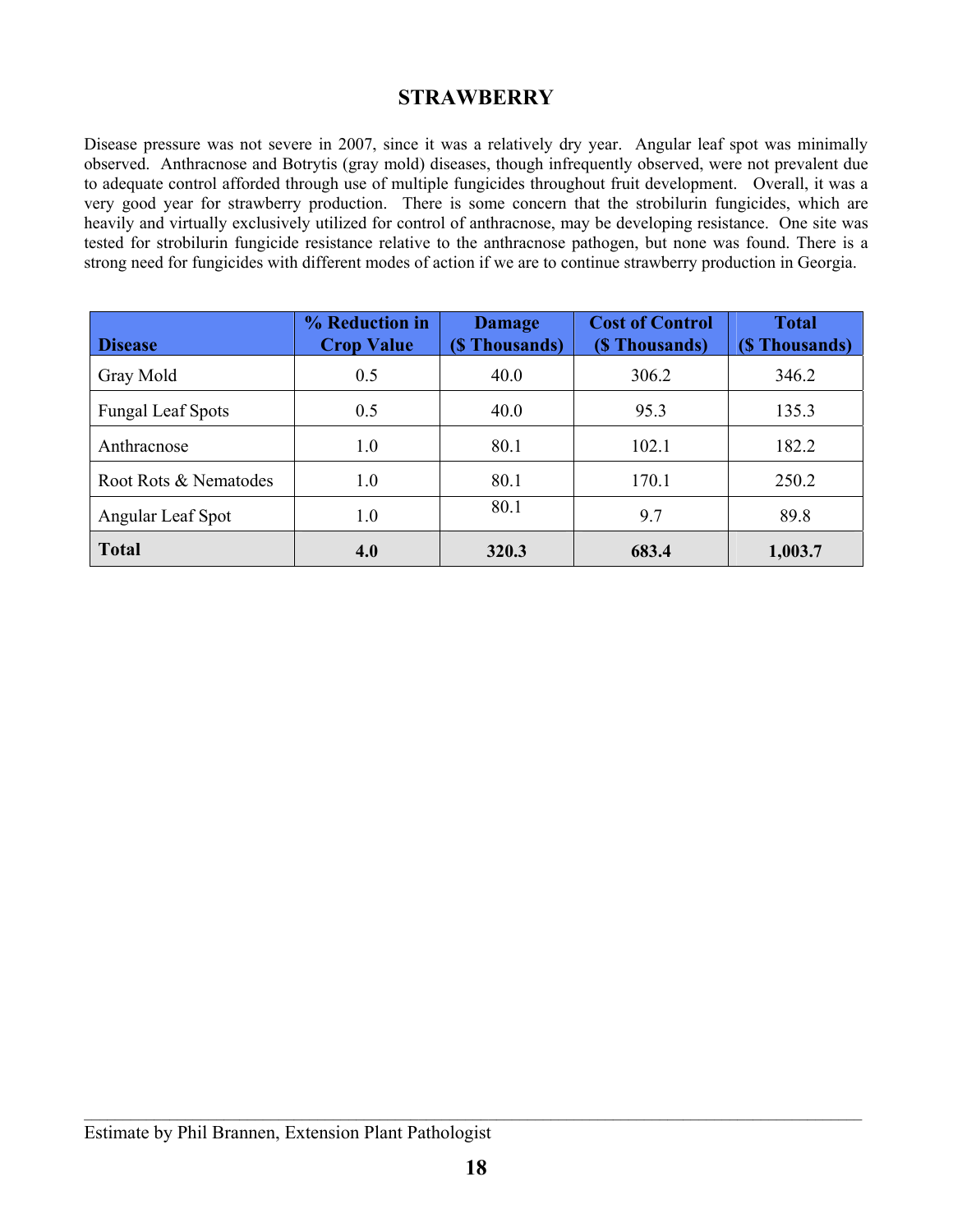#### **TURFGRASS**

It is estimated that there are 1.97 million acres of turf with a maintenance value of \$1.80 billion in Georgia. In 2007, an historic drought had a detrimental effect on the turfgrass industry. Drought also impacted disease incidence, and stressed turf swards were ubiquitous. High incidences of *Curvularia* spp. and *Colletotrichum* spp. were common in warm season grasses. Soilborne diseases were responsible for much of the disease losses. *Gaeumannomyces* spp. (causal agent of take-all root rot and Bermuda decline) continues to be prevalent and was observed throughout the state, with higher incidences of the disease in the coastal and southern areas of Georgia. St. Augustinegrass, Bermuda, and centipede were the most affected species. In 2007, *Gaeumannomyces* spp. was commonly diagnosed at our Plant Disease Clinics. *Rhizoctonia* spp. (causal agent of brown patch, large patch, and yellow patch) was prevalent. *Pythium* spp. was observed throughout the state in 2007, especially in bentgrass green. Drought stress and unusually high temperatures yielded poor root development in bentgrass greens and made them prone to root-infecting pathogens. Incidences of *Magnaporthe poae* (summer patch) and *Ophiosphaerella* spp. (spring dead spot) were common in 2007. Foliar diseases continue to be problematic in 2007. *Sclerotinia homoeocarpa* was present throughout the state and in several turfgrass species. *Pyricularia grisea* infections were registered in 2007 as being prevalent in south and coastal Georgia. *Bipolaris* spp. was particularly problematic on Bermuda during the fall. Nematodes have been attributed to increased damage and promoting stress on turfgrass. Mixed infections of nematodes and *Pythium* were common in 2007.

| <b>Turf Diseases</b>   | % Reduction in<br><b>Crop Value</b> | <b>Damage</b><br>(\$ Millions) | <b>Cost of Control</b><br>(\$ Millions) | <b>Total</b><br>(\$ Millions) |
|------------------------|-------------------------------------|--------------------------------|-----------------------------------------|-------------------------------|
| Soil-borne Diseases    | 3.3                                 | 59.4                           | 32.4                                    | 91.8                          |
| <b>Foliar Diseases</b> | 1.2                                 | 21.6                           | 19.8                                    | 41.4                          |
| Nematodes              | 2.5                                 | 45.6                           | 9.0                                     | 54.6                          |
| <b>Total</b>           | 7.0                                 | 126.6                          | 61.2                                    | 187.8                         |

 $\ldots$  . The contribution of the contribution of the contribution of the contribution of the contribution of the contribution of the contribution of the contribution of the contribution of the contribution of the contribut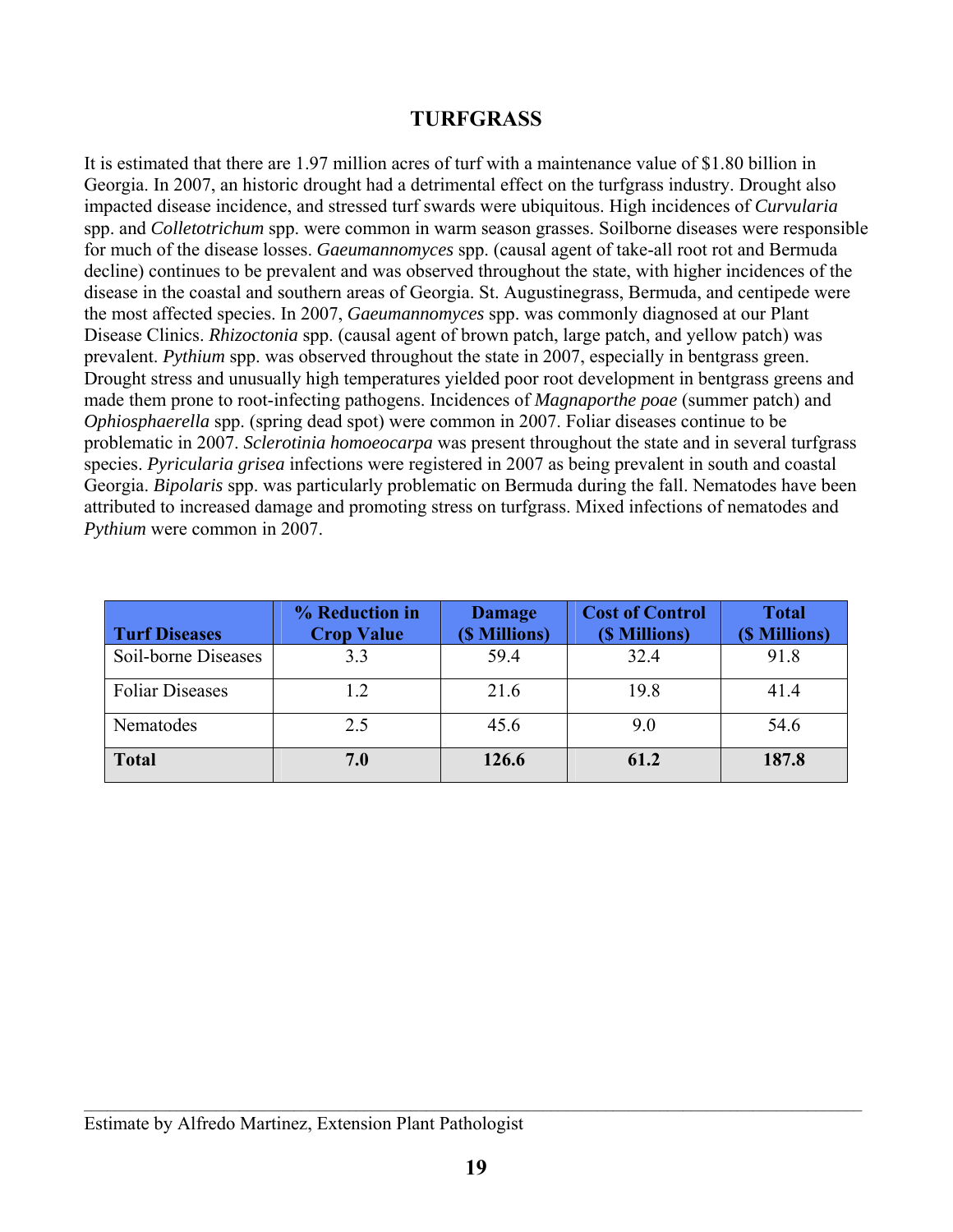# **VEGETABLES**

In 2007, about 170,000 acres of vegetables worth a total of approximately \$894 million were grown in Georgia. Overall, most crops suffered few losses due to the drought, which resulted in unfavorable conditions for most diseases. Fusarium wilt of watermelon continues to increase in incidence and caused some early season losses. Losses to *Phytophthora capsici* on bell pepper and cucurbits were below average. A new race of powdery mildew was observed on cantaloupe and caused severe yield reductions in some fields. The most prevalent disease on tomatoes and peppers was bacterial spot, caused by *Xanthomonas campestris* pv. *vesicatoria.* This disease continues to plague growers because it is difficult to prevent, and remedial disease management tools are generally suppressive at best. Due to the cool, dry fall, however, losses to bacterial spot were low again.

| <b>Major Vegetable Crops</b> | % Reduction<br>in Crop Value <sup>1</sup> | <b>Damage</b><br>(\$ Millions) | <b>Cost of Control</b><br>(\$ Millions) | <b>Total</b><br>(\$ Millions) |
|------------------------------|-------------------------------------------|--------------------------------|-----------------------------------------|-------------------------------|
| Watermelon                   | 2.3                                       | 24                             | 5.3                                     | 77                            |
| Squash (yellow + zucchini)   | 2.3                                       | 0.92                           | 1.3                                     | 2.22                          |
| Tomato                       | $2.8^{1}$                                 |                                | 2.8                                     | 4.                            |

| <b>Other Vegetable Crops</b> | % Reduction<br>in Crop Value <sup>1</sup> | <b>Damage</b><br>(\$ Millions) | <b>Cost of Control</b><br>(\$ Millions) | <b>Total</b><br>(\$ Millions) |
|------------------------------|-------------------------------------------|--------------------------------|-----------------------------------------|-------------------------------|
| Pepper (bell)                | 4.2                                       | 4.2                            | 1.9                                     | 6.1                           |
| Cucumber                     | 2.5                                       | 2.1                            | 1.6                                     | 3.7                           |
| Snap Bean                    | 3.0                                       | 0.9                            | 1.3                                     | 2.2                           |
| Greens                       | 2.0                                       | 1.2                            | 1.2                                     | 2.4                           |
| Cabbage                      | 2.0                                       | 0.8                            | 0.6                                     | 1.4                           |
| Onion (dry)                  | 2.0                                       | 3.2                            | 2.3                                     | 5.5                           |
| Cantaloupe                   | 3.0                                       | 0.7                            | 2.0                                     | 2.7                           |
| Eggplant                     | 3.0                                       | 0.36                           | 0.3                                     | 0.66                          |
| <b>Total</b>                 | $2.5^{1}$                                 | 18.1                           | 20.6                                    | 38.7                          |

1 This column is not additive due to the way losses for vegetables are tabulated. Total values for vegetable commodities are taken from the 2007 farm gate values (AR-08-02).

 $\mathcal{L}_\mathcal{L} = \mathcal{L}_\mathcal{L} = \mathcal{L}_\mathcal{L} = \mathcal{L}_\mathcal{L} = \mathcal{L}_\mathcal{L} = \mathcal{L}_\mathcal{L} = \mathcal{L}_\mathcal{L} = \mathcal{L}_\mathcal{L} = \mathcal{L}_\mathcal{L} = \mathcal{L}_\mathcal{L} = \mathcal{L}_\mathcal{L} = \mathcal{L}_\mathcal{L} = \mathcal{L}_\mathcal{L} = \mathcal{L}_\mathcal{L} = \mathcal{L}_\mathcal{L} = \mathcal{L}_\mathcal{L} = \mathcal{L}_\mathcal{L}$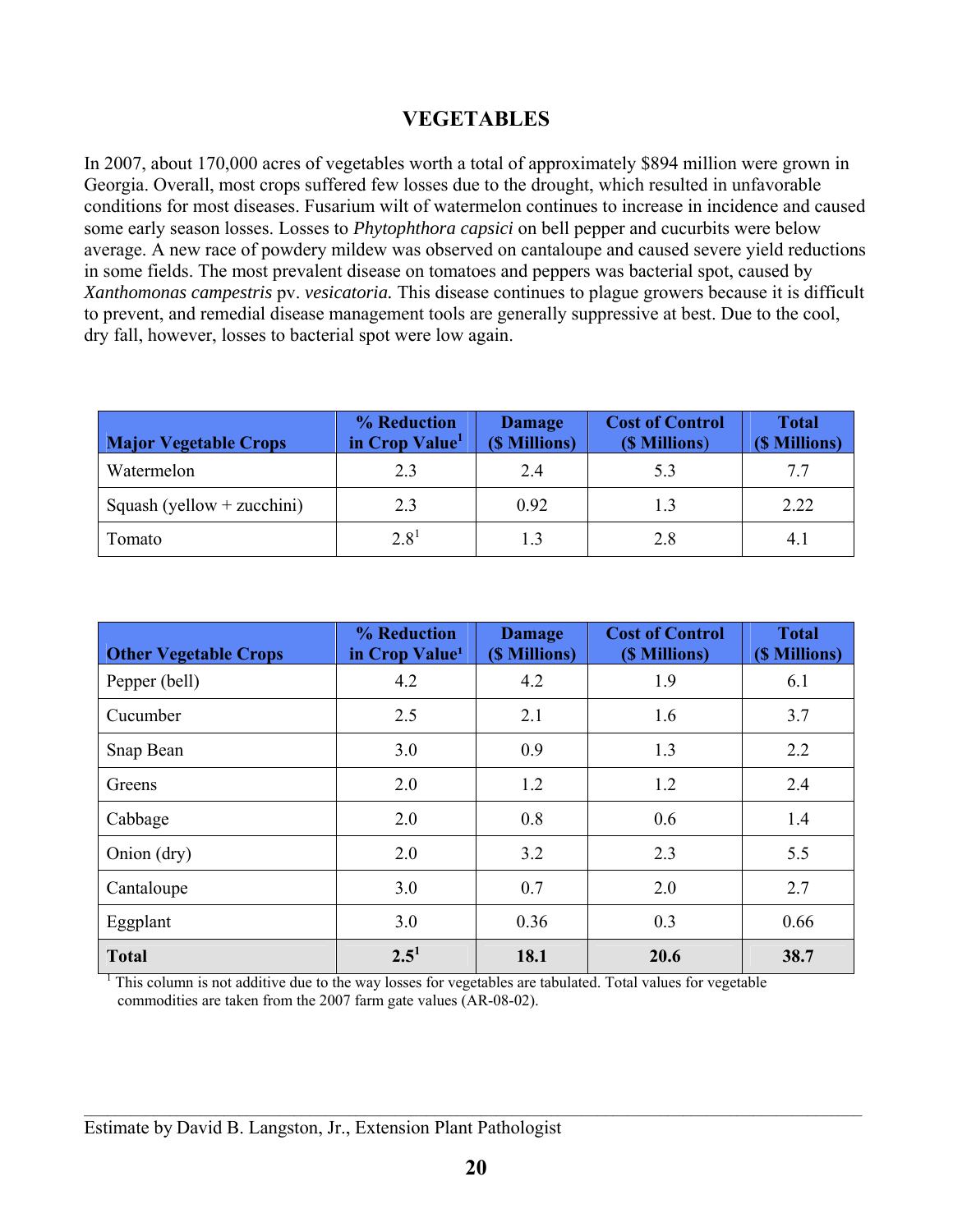# **WHEAT**

Wheat was harvested from 286,571 acres with an average yield of 50 bu/Acre. The farm gate value of wheat in 2007 was \$61,889,659. Acreage planted in 2007 accounted for an increase of 78% compared to 2006. Early infections of *Blumeria graminis f. sp tritici* (powdery mildew) were registered in the southern part of the state. Powdery mildew disease pressure was high on wheat research plots in Tifton. Weather conditions ultimately held the disease in check. Presence of *Puccinia striiformis* (stripe rust) was registered in 2007 in the southern part of the state and the potential for an epidemic was averted with warmer temperatures observed in the second week of March. The relatively cool and dry grainfilling period of April held *Puccinia recondita* (leaf rust) back in wheat critical physiological stages. *P. recondita* increased late in the season but had no effect on yield. Freezing temperatures were observed in April, causing widespread damage to heading and flowering wheat. *Fusarium* spp. (causal agent of fusarium foot rot) and *Gaumannomyces graminis var tritici* (take-all) were sporadically found in central and south Georgia and may have contributed to the early decline of some fields. *Stagonospora* (glume blotch on heads and leaves) incidence was low in 2007. Minor incidences of loose smut caused by *Ustilago tritici* were observed in localized areas. Some soil moisture and cooler temperatures in late winter encouraged soilborne mosaic virus to develop throughout the state. Barley Yellow Dwarf Virus (BYDV) was variable throughout the state, with low amounts observed in south Georgia. The research plots located at the Calhoun research center, which usually has the highest BYDV in the state, had only traces of BYDV in 2007. An important piece of the disease management strategies was the use of disease-resistant cultivars in 2007.

| <b>Wheat Diseases</b>            | % Reduction in<br><b>Crop Value</b> | <b>Damage</b><br>(\$ Millions) | <b>Cost of Control</b><br>(\$ Millions) | <b>Total</b><br>(\$ Millions) |
|----------------------------------|-------------------------------------|--------------------------------|-----------------------------------------|-------------------------------|
| Leaf Rust                        | 0.1                                 | 0.06                           | 1.2                                     | 1.26                          |
| Glume Blotch                     | 0.1                                 | 0.06                           |                                         | 0.06                          |
| Powdery Mildew                   | 1.0                                 | 0.62                           | 0.3                                     | 0.92                          |
| <b>Barley Yellow Dwarf Virus</b> | 0.4                                 | 0.25                           | 0.3                                     | 0.55                          |
| Stinking/Loose Smut              |                                     |                                |                                         |                               |
| <b>Total</b>                     | 1.6                                 | 0.99                           | 1.8                                     | 2.79                          |

 $\mathcal{L}_\mathcal{L}$  , and the contribution of the contribution of the contribution of the contribution of the contribution of the contribution of the contribution of the contribution of the contribution of the contribution of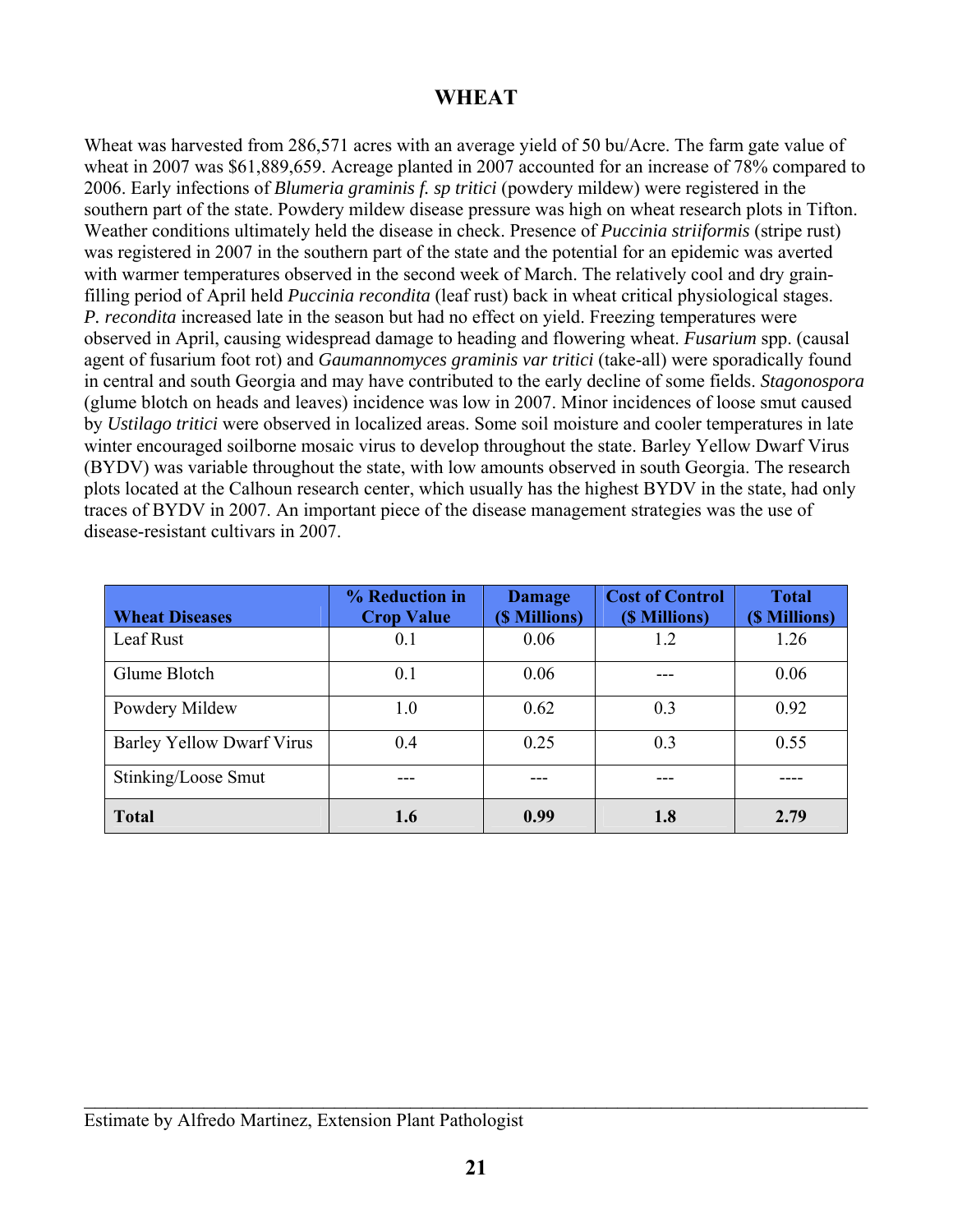# **Summary of Total Losses Due to Disease Damage and Cost of Control in Georgia 2007**

| <b>Crop or</b><br><b>Commodity</b> | <b>Estimated</b><br><b>Crop Value</b><br>(\$ Millions) | $\frac{0}{0}$<br><b>Reduction in</b><br><b>Crop Value<sup>1</sup></b> | <b>Value of</b><br><b>Damage</b><br>(\$ Millions) | Cost of<br><b>Control</b><br>(\$ Millions) | <b>Total Disease Loss</b><br>(Damage & Control)<br>(\$ Millions) | Total %<br>of Loss <sup><math>1,2</math></sup> |
|------------------------------------|--------------------------------------------------------|-----------------------------------------------------------------------|---------------------------------------------------|--------------------------------------------|------------------------------------------------------------------|------------------------------------------------|
| <b>Apple</b>                       | 4.35                                                   | 6.8                                                                   | 0.073                                             | 0.267                                      | 0.340                                                            | 7.8                                            |
| <b>Blueberry</b>                   | 48.56                                                  | 0.61                                                                  | 0.140                                             | 2.555                                      | 2.695                                                            | 5.5                                            |
| <b>Bunch Grape</b>                 | 1.86                                                   | 6.1                                                                   | 0.112                                             | 0.270                                      | 0.382                                                            | 20.5                                           |
| Corn                               | 212.85                                                 | 12.1                                                                  | 12.4                                              | 0.5                                        | 21.1                                                             | 6.06                                           |
| <b>Cotton</b>                      | 628.80                                                 | 19.0                                                                  | 81.7                                              | 12.2                                       | 93.9                                                             | 14.93                                          |
| <b>Muscadine Grape</b>             | 1.43                                                   | 1.5                                                                   | 0.026                                             | 0.096                                      | 0.123                                                            | 8.53                                           |
| <b>Ornamental</b>                  | 606.0                                                  | 6.8                                                                   | 41.22                                             | 21.2                                       | 62.42                                                            | 10.30                                          |
| Peach                              | 36.30                                                  | 1.8                                                                   | 0.177                                             | 3.19                                       | 3.367                                                            | 9.27                                           |
| Peanut                             | 324.32                                                 | 18.2                                                                  | 58.7                                              | 41.2                                       | 99.9                                                             | 30.80                                          |
| Pecan                              | 121.4                                                  | 0.05                                                                  | 0.64                                              | 17.4                                       | 18.04                                                            | 14.85                                          |
| Soybean                            | 69.36                                                  | 7.6                                                                   | 5.3                                               | 1.9                                        | 7.2                                                              | 10.38                                          |
| <b>Strawberry</b>                  | 3.91                                                   | 4.0                                                                   | 0.320                                             | 0.683                                      | 1.003                                                            | 25.65                                          |
| Turf                               | 1,800.0                                                | 7.0                                                                   | 126.6                                             | 61.2                                       | 187.8                                                            | 10.43                                          |
| Vegetable                          | 894.0                                                  | 2.5                                                                   | 18.1                                              | 20.6                                       | 38.7                                                             | 4.29                                           |
| Wheat                              | 61.88                                                  | 1.6                                                                   | 0.99                                              | 1.8                                        | 2.79                                                             | 4.50                                           |
| <b>Totals</b>                      | 4,815.02                                               |                                                                       | 346.49                                            | 185.06                                     | 539.74                                                           | 11.03                                          |

<sup>1</sup> This column is not additive.<br><sup>2</sup> Total % loss for each crop and the grand total is figured on the basis of: <u>Value of Damage + Cost Control</u>

Crop Value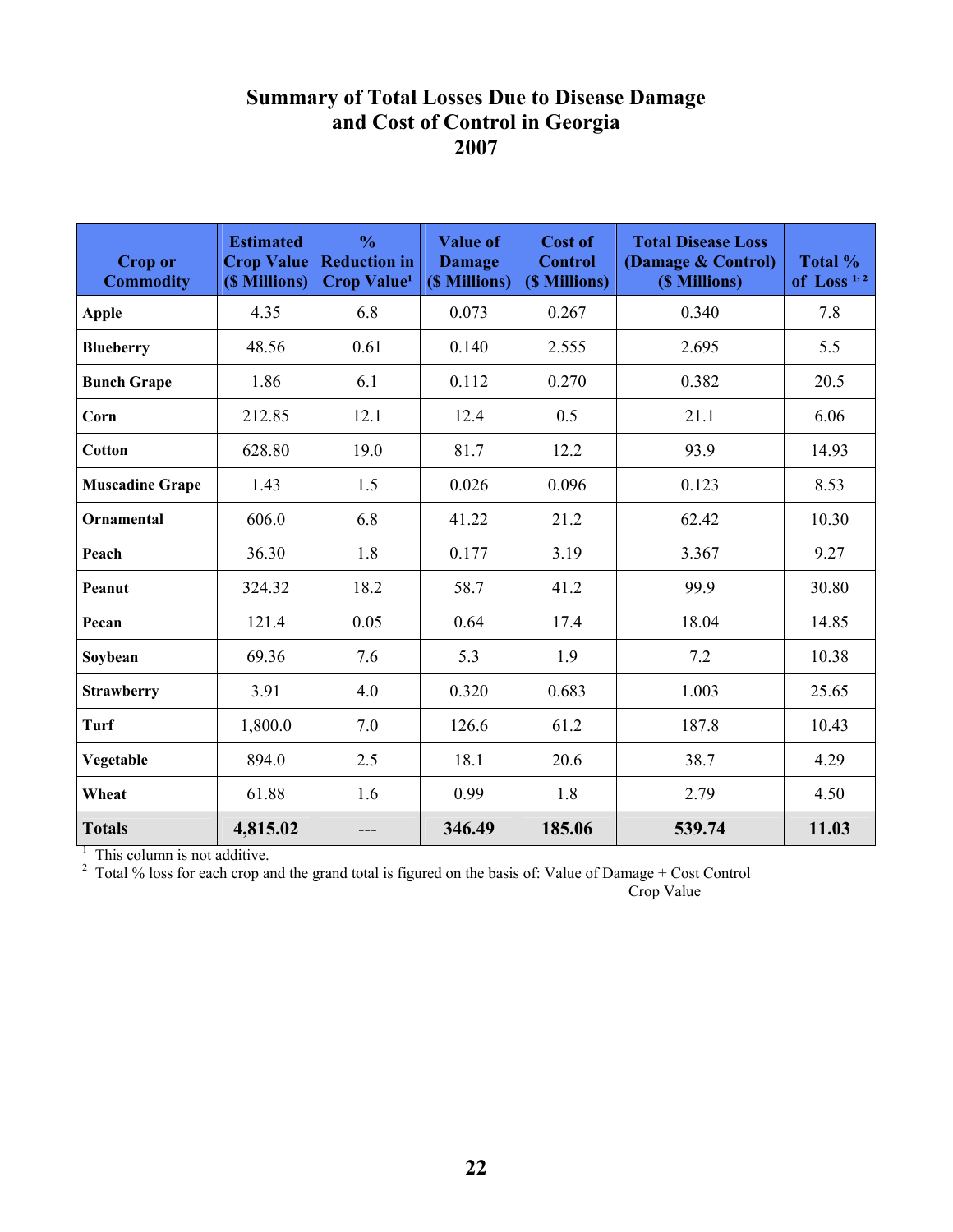#### **ATTENTION! Pesticide Precautions**

- 1. Observe all directions, restrictions and precautions on pesticide labels. It is dangerous, wasteful, and illegal to do otherwise.
- 2. Store all pesticides in original containers with labels intact and behind locked doors. **Keep pesticides out of reach of children.**
- 3. Use pesticides at correct label dosage and intervals to avoid illegal residues or injury to plant and animals.
- 4. Apply pesticides carefully to avoid drift or contamination of non-target areas.
- 5. Surplus pesticides and containers should be disposed of in accordance with label instructions so that contamination of water and other hazards will not result.
- 6. Follow directions on the pesticide label regarding restrictions as required by state and federal laws and regulations.
- 7. Avoid any action that may threaten an endangered species or its habitat. Your county extension agent can inform you of endangered species in your area, help you identify them, and, through the Fish and Wildlife Service Office, identify actions that may threaten endangered species or their habitat.

#### **Trade names are used only for information.**